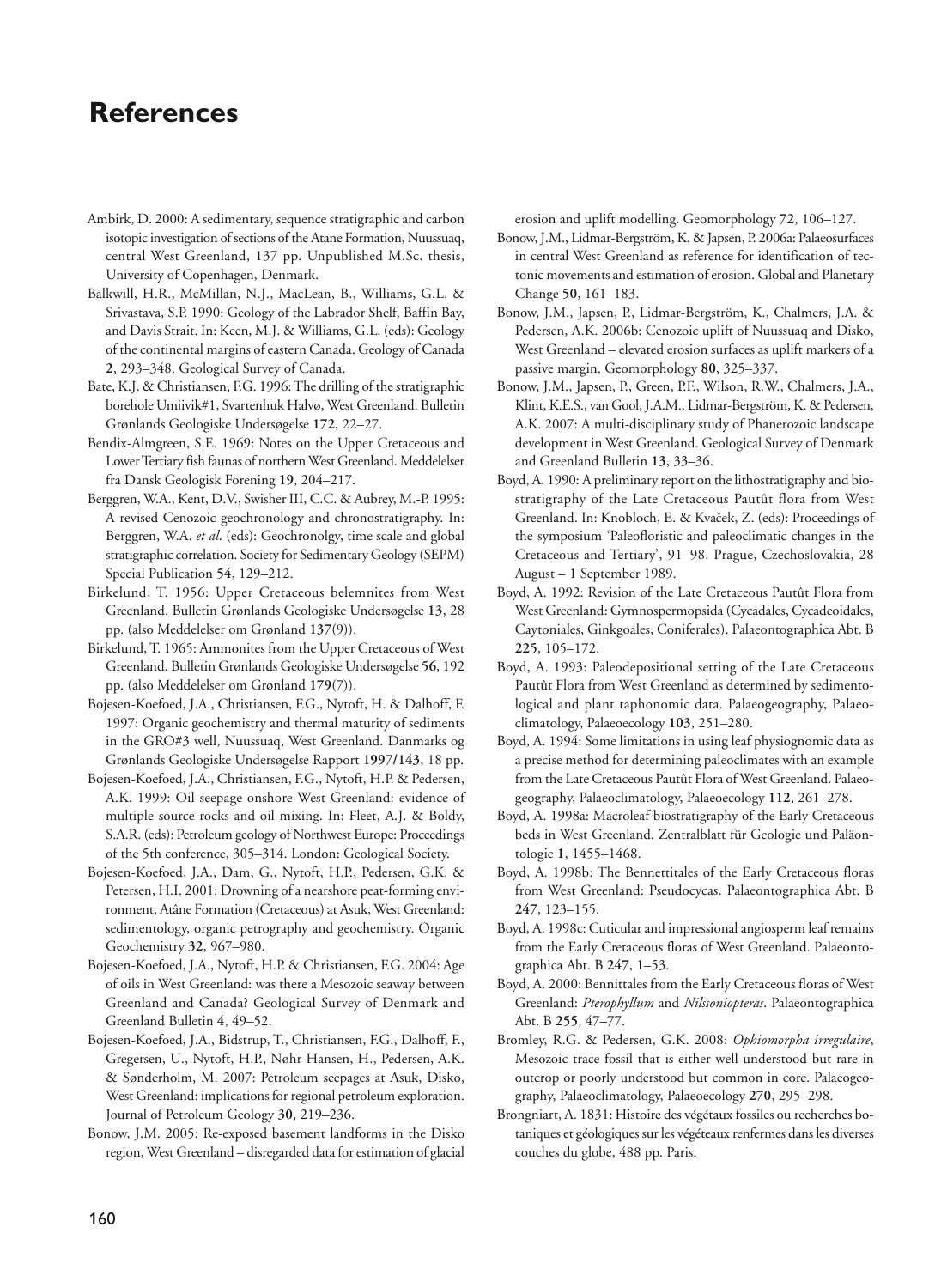- Brown, R. 1875: Geological notes on the Noursoak peninsula, Disco Island, and the country in the vicinity of Disco Bay, North Greenland. Transactions of the Geological Society of Glasgow **5**, 55–112.
- Brown, R.W. 1939: Fossil leaves, fruits and seeds of *Cercidiphyllum*. Journal of Paleontology **13**, 484–499.
- Bruun, M. 2006: Cyklicitet i fluviale aflejringer i Atane Formationen, Skansen, Vestgrønland, 89 pp. Unpublished M.Sc. thesis, Københavns Universitet, Danmark.
- Burden, E. & Langille, A. 1990: Stratigraphy and sedimentology of Cretaceous and Paleocene strata in half-grabens on the southeast coast of Baffin Island, Northwest Territories. Bulletin of Canadian Petroleum Geology **38**, 185–196.
- Chalmers, J.A. 1989: A pilot seismo-stratigraphic study on the West Greenland continental shelf. Rapport Grønlands Geologiske Undersøgelse **142**, 16 pp.
- Chalmers, J.A. 1991: New evidence on the structure of the Labrador Sea/Greenland continental margin. Journal of the Geological Society (London) **148**, 899–908.
- Chalmers, J.A. 2000: Offshore evidence for Neogene uplift in central West Greenland. In: Chalmers, J.A. & Cloething, S. (eds): Neogene uplift and tectonics around the North Atlantic. Global and Planetary Change **24**, 311–318.
- Chalmers, J.A. & Pulvertaft, T.C.R. 1993: The southern West Greenland continental shelf – was Greenland petroleum exploration abandoned prematurely? In: Vorren, T.O. *et al*. (eds): Arctic geology and petroleum potential. Norsk Petroleums Forening Special Publication **2**, 55–66. Amsterdam: Elsevier.
- Chalmers, J.A. & Pulvertaft, T.C.R. 2001: Development of the continental margins of the Labrador Sea: a review. In: Wilson, R.C.L. *et al*. (eds): Non-volcanic rifting of continental margins: a comparison of evidence from land and sea. Geological Society (London) Special Publication **187**, 77–105.
- Chalmers, J.A., Pulvertaft, T.C.R., Christiansen, F.G., Larsen, H.C., Laursen, K.H. & Ottesen, T.G. 1993: The southern West Greenland continental margin: rifting history, basin development and petroleum potential. In: Parker, J.R. (ed.): Petroleum geology of Northwest Europe: proceedings of the 4th conference, 915–931. London: Geological Society.
- Chalmers, J.A., Pulvertaft, T.C.R., Marcussen, C. & Pedersen, A.K. 1999: New insight into the structure of the Nuussuaq Basin, central West Greenland. Marine and Petroleum Geology **16**, 197–224.
- Chaney, R.W. 1951: A revision of Fossil Sequoia and Taxodium in western North America based upon recent discoveries. Transactions of the American Philosophical Society New Series **40**, 171–263.
- Christiansen, F.G. 1993: Disko Bugt Project 1992, West Greenland. Rapport Grønlands Geologiske Undersøgelse **159**, 47–52.
- Christiansen, F.G. & Pulvertaft, T.C.R. 1994: Petroleum-geological activities in 1993: oil source rocks the dominant theme of the season's field programme. Rapport Grønlands Geologiske Undersøgelse **160**, 52–56.
- Christiansen, F.G., Dam, G., McIntyre, D.J., Nøhr-Hansen, H., Pedersen, G.K. & Sønderholm, M. 1992: Renewed petroleum geological studies onshore West Greenland. Rapport Grønlands Geologiske Undersøgelse **155**, 31–35.
- Christiansen, F.G., Dam, G., Nøhr-Hansen, H. & Sønderholm, M. 1994a: Shallow core drilling summary sheets: Cretaceous sediments

of Nuussuaq and Svartenhuk Halvø (GGU 400701–400712). Open File Series Grønlands Geologiske Undersøgelse **94/10**, 31 pp.

- Christiansen, F.G., Dam, G. & Pedersen, A.K. 1994b: Discovery of live oil at Marraat, Nuussuaq: field work, drilling and logging. Rapport Grønlands Geologiske Undersøgelse **160**, 57–63.
- Christiansen, F.G., Marcussen, C. & Chalmers, J.A. 1995: Geophysical and petroleum geological activities in the Nuussuaq – Svartenhuk Halvø area 1994: promising results for onshore exploration potential. Rapport Grønlands Geologiske Undersøgelse **165**, 30–39.
- Christiansen, F.G., Bate, K.J., Dam, G., Marcussen, C. & Pulvertaft, T.C.R. 1996a: Continued geophysical and petroleum geological activities in West Greenland in 1995 and the start of onshore exploration. Bulletin Grønlands Geologiske Undersøgelse **172**, 15–21.
- Christiansen, F.G., Bojesen-Koefoed, J.A., Dam, G., Nytoft, H.-P., Larsen, L.M., Pedersen, A.K. & Pulvertaft, T.C.R. 1996b: The Marraat oil discovery on Nuussuaq, West Greenland: evidence for a latest Cretaceous – earliest Tertiary oil prone source rock in the Labrador Sea – Melville Bay region. Bulletin of Canadian Petroleum Geology **44**, 39–54.
- Christiansen, F.G., Bojesen-Koefoed, J.[A.], Nytoft, H.-P. & Laier, T. 1996c: Organic geochemistry of sediments, oils and gases in the GANE#1, GANT#1 and GANK#1 wells, Nuussuaq, West Greenland. Danmarks og Grønlands Geologiske Undersøgelse Rapport **1996/23**, 35 pp.
- Christiansen, F.G., Bojesen-Koefoed, J.[A.] & Laier, T. 1997: Organic geochemistry of sediments and gases in the borehole Umiivik-1, Svartenhuk Halvø, West Greenland. Danmarks og Grønlands Geologiske Undersøgelse Rapport **1997/33**, 16 pp.
- Christiansen, F.G., Boesen, A., Bojesen-Koefoed, J.A., Dalhoff, F., Dam, G., Neuhoff, P.S., Pedersen, A.K., Pedersen, G.K., Stannius, L.S. & Zinck-Jørgensen. K. 1998: Petroleum geological activities onshore West Greenland in 1997. Geology of Greenland Survey Bulletin **180**, 10–17.
- Christiansen, F.G. *et al*. 1999: Petroleum geological activities in West Greenland in 1998. Geology of Greenland Survey Bulletin **183**, 46–56.
- Christiansen, F.G. *et al*. 2000: Petroleum geological activities in West Greenland in 1999. Geology of Greenland Survey Bulletin **186**, 88–96.
- Christiansen, F.G., Bojesen-Koefoed, J.A., Chalmers, J.A., Dalhoff, F., Marcussen, C., Nielsen, T., Nøhr-Hansen, H. & Sønderholm, M. 2002: Petroleum geological activities in West Greenland in 2001. Geology of Greenland Survey Bulletin **191**, 84–89.
- Collins, J.S.H. & Wienberg Rasmussen, H. 1992: Upper Cretaceous – lower Tertiary decapod crustaceans from West Greenland. Bulletin Grønlands Geologiske Undersøgelse **162**, 46 pp.
- Croxton, C.A. 1976: Sampling of measured sections for palynological and other investigations between 69°and 72°N, central West Greenland. Rapport Grønlands Geologiske Undersøgelse **80**, 36–39.
- Croxton, C.A. 1978a: Report of field work undertaken between 69° and 72°N, central West Greenland in 1975 with preliminary palynological results, 88 pp. Unpublished report, Geological Survey of Greenland, Copenhagen (in archives of Geological Survey of Denmark and Greenland, GEUS Report File 16961).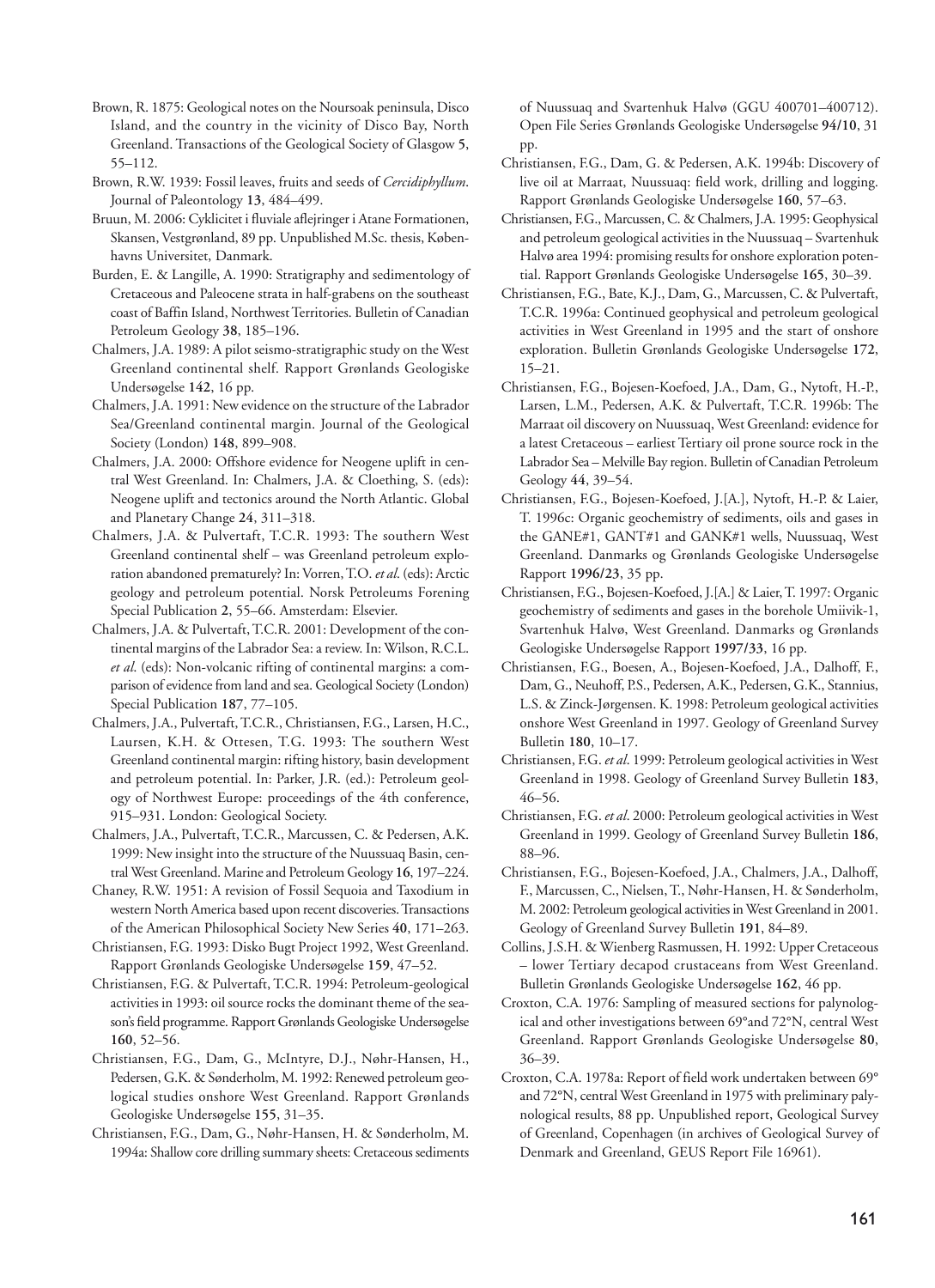- Croxton, C.A. 1978b: Report of field work undertaken between 69° and 72°N, central West Greenland in 1977 with preliminary palynological results, 24 pp. Unpublished report, Geological Survey of Greenland, Copenhagen (in archives of Geological Survey of Denmark and Greenland, GEUS Report File 28069).
- Dahl, K., Bate, K.J. & Dam, G. 1997: Well summary GANT#1 grønArctic Nuussuaq Tunorsuaq, West Greenland. Report prepared for grønArctic Energy Inc., Calgary, Alberta, Canada, November 1995. Danmarks og Grønlands Geologiske Undersøgelse Rapport **1997/37**, 25 pp.
- Dalhoff, F., Chalmers, J.A., Gregersen, U., Nøhr-Hansen, H., Rasmussen, E. & Sheldon, E. 2003: Mapping and facies analysis of Paleocene–Mid-Eocene seismic sequences, offshore southern West Greenland. Marine and Petroleum Geology **20**, 935–986.
- Dam, G. 1996a: Sedimentology of the GANT#1 core drilled by grønArctic Energy Inc., Tunorsuaq, Nuussuaq, West Greenland. Danmarks og Grønlands Geologiske Undersøgelse Rapport **1996/96**, 18 pp.
- Dam, G. 1996b: Sedimentology of the GANE#1 and GANE#1A cores drilled by grønArctic Energy Inc., Eqalulik, Nuussuaq, West Greenland. Danmarks og Grønlands Geologiske Undersøgelse Rapport **1996/82**, 18 pp.
- Dam, G. 1996c: Sedimentology of the GANK#1 and GANK#1A cores drilled by grønArctic Energy Inc., Kuussuaq, Nuussuaq, West Greenland. Danmarks og Grønlands Geologiske Undersøgelse Rapport **1996/83**, 15 pp.
- Dam, G. 1997: Sedimentology of the Umiivik-1 core, Svartenhuk Halvø, West Greenland. Danmarks og Grønlands Geologiske Undersøgelse Rapport **1997/136**, 15 pp.
- Dam, G. 2002: Sedimentology of magmatically and structurally controlled outburst valleys along rifted volcanic margins; examples from the Nuussuaq Basin, West Greenland. Sedimentology **49**, 505–532.
- Dam, G. & Christiansen, F.G. 1994: Well summary, Marraat-1, Nuussuaq, West Greenland. Open File Series Grønlands Geologiske Undersøgelse **94/11**, 27 pp.
- Dam, G. & Nøhr-Hansen, H. 1995: Sedimentology and stratigraphy of the sediments from cores drilled by Falconbridge Ltd. in 1994 at Serfat, northern Nuussuaq, West Greenland. Open File Series Grønlands Geologiske Undersøgelse **95/8**, 18 pp.
- Dam, G. & Nøhr-Hansen, H. 2001: Mantle plumes and sequence stratigraphy; Late Maastrichtian – Early Paleocene of West Green land. Bulletin of the Geological Society of Denmark **48**, 189–207.
- Dam, G. & Sønderholm, M. 1994: Lowstand slope channels of the Itilli succession (Maastrichtian – Lower Paleocene), Nuussuaq, West Greenland. Sedimentary Geology **94**, 49–71.
- Dam, G. & Sønderholm, M. 1998: Sedimentological evolution of a fault-controlled Early Paleocene incised-valley system, Nuussuaq Basin, West Greenland. In: Shanley, K.W. & McCabe, P.J. (eds): Relative role of eustasy, climate, and tectonism in continental rocks. Society of Economic Paleontologists and Mineralogists Special Publication **59**, 109–121.
- Dam, G., Larsen, M. & Sønderholm, M. 1998a: Sedimentary response to mantle plumes: implications from Paleocene onshore successions, West and East Greenland. Geology **26**, 207–210.
- Dam, G., Nøhr-Hansen, H., Christiansen, F.G., Bojesen-Koefoed, J.A. & Laier, T. 1998b: The oldest marine Cretaceous sediments

in West Greenland (Umiivik-1 borehole) – record of the Cenomanian–Turonian Anoxic Event? Geology of Greenland Survey Bulletin **180**, 128–137.

- Dam, G., Nøhr-Hansen, H. & Kennedy, W.J. 1998c: The northernmost marine Cretaceous–Tertiary boundary section: Nuussuaq, West Greenland. Geology of Greenland Survey Bulletin **180**, 138–144.
- Dam, G. *et al*. 1998d: Reservoir modelling of western Nuussuaq, central West Greenland. EFP-96 project 1313/96-0010 final report. Danmarks og Grønlands Geologiske Undersøgelse Rapport **1998/5**, 1–3 (14 individual reports).
- Dam, G., Nøhr-Hansen, H., Pedersen, G.K. & Sønderholm, M. 2000: Sedimentary and structural evidence of a new early Campanian rift phase in the Nuussuaq Basin, West Greenland. Cretaceous Research **21**, 127–154.
- de Loriol, P. 1883: Om fossile Saltvandsdyr fra Nord-Grønland (in French). Meddelelser om Grønland **5**, 205–213.
- Dueholm, K.S. & Olsen, T. 1993: Reservoir analog studies using multimodel photogrammetry: a new tool for the petroleum industry. American Association of Petroleum Geologists Bulletin **77**, 2023–2031.
- Duffield, W.A., Bacon, C.R. & Delaney, P.T. 1986: Deformation of poorly consolidated sediment during shallow emplacement of a basalt sill, Coso Range, California. Bulletin of Volcanology **48**, 97–107.
- Ehman, D.A. 1977: Report on ARCO 1976 West Greenland field party, 31 pp. Unpublished report, ARCO Greenland Inc., Copenhagen, Denmark (in archives of Geological Survey of Denmark and Greenland, GEUS Report File 17594).
- Ehman, D.A., Sodero, D.E. & Wise, J.C. 1976: Report on ARCO and Chevron groups 1975 West Greenland field party, 84 pp. + data volume. Unpublished report, ARCO Greenland Inc., Copenhagen, Denmark (in archives of Geological Survey of Denmark and Greenland, GEUS Report File 17592).
- Elder, J.W. 1975: A seismic and gravity study of the western part of the Cretaceous–Tertiary sedimentary basin of central West Greenland. Rapport Grønlands Geologiske Undersøgelse **69**, 5–9.
- Elliott, T. 1989: Deltaic systems and their contribution to an understanding of basin-fill successions. In: Whateley, M.K.G. & Pickering, K.T. (eds): Deltas: sites and traps for fossil fuels. Geological Society (London) Special Publication **41**, 3–10.
- Escher, A. 1971: Geological map of Greenland, 1:500 000, Søndre Strømfjord – Nûgssuaq, Sheet 3. Copenhagen: Geological Survey of Greenland.
- Escher, J.C. 1985: Geological map of Greenland, 1:500 000, Upernavik Isfjord, Sheet 4. Copenhagen: Geological Survey of Greenland.
- Escher, J.C. & Pulvertaft, T.C.R. 1995: Geological map of Greenland, 1:2 500 000. Copenhagen: Geological Survey of Greenland.
- Floris, S. 1967: West Greenland scleractinian corals from Upper Cretaceous and Lower Tertiary. Meddelelser fra Dansk Geologisk Forening **17**, 192–193.
- Floris, S. 1972: Scleractinian corals from the Upper Cretaceous and Lower Tertiary of Nûgssuaq, West Greenland. Bulletin Grønlands Geologiske Undersøgelse **100**, 132 pp.
- Frebold, H. 1934: Obere Kreide in Ostgrönland. Meddelelser om Grønland **84**(8), 33 pp.
- Fürsich, F.T. & Bromley, R.G. 1985: Behavioural interpretation of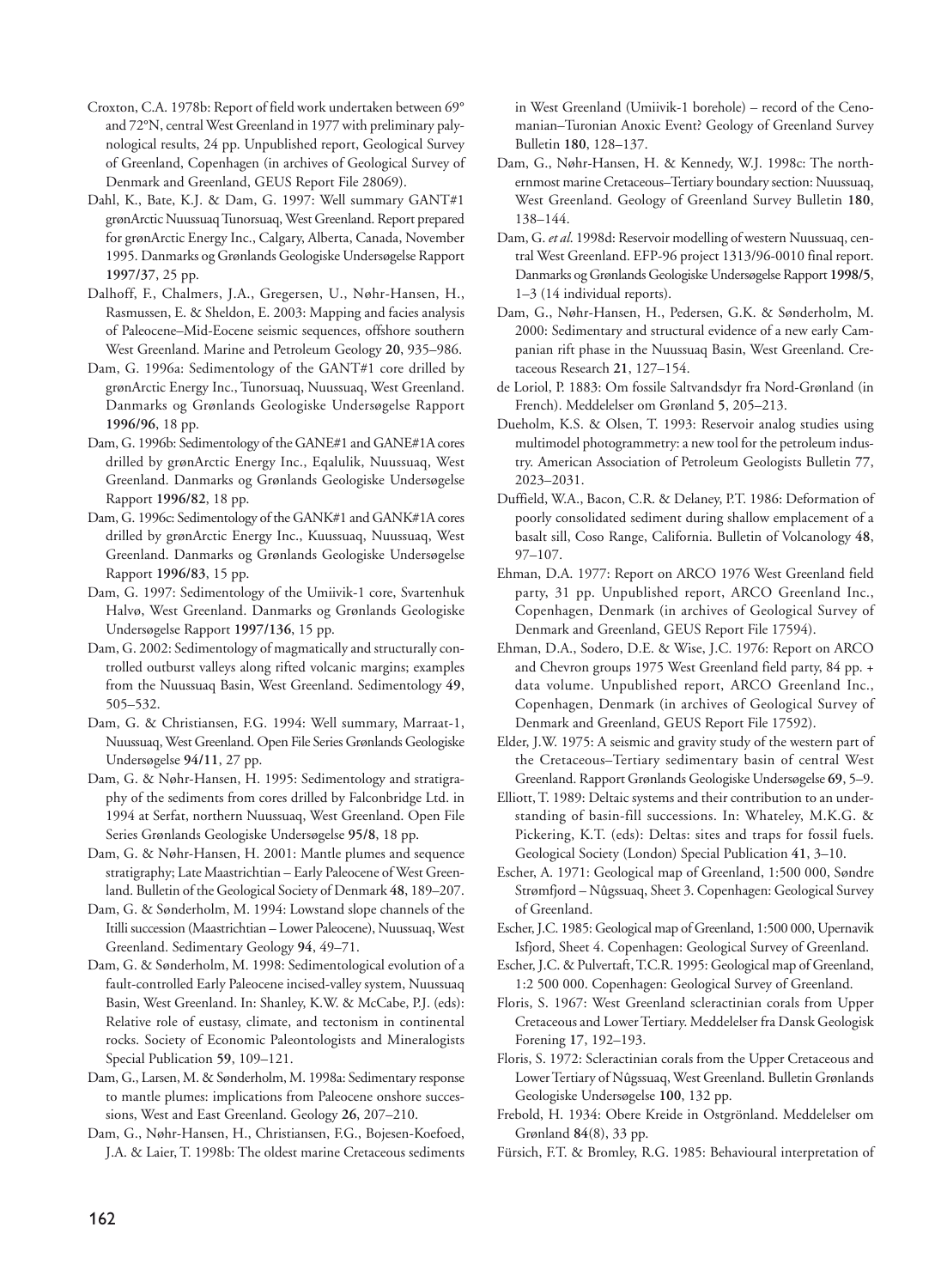a rosetted spreite trace fossil: *Dactyloidites ottoi* (Geinitz). Lethaia **18**, 199–207.

- Geodætisk Institut 1966: Grønland 1:250 000, 70 V.1 Nûgssuaq. København: Geodætisk Institut.
- Government of Newfoundland and Labrador 2000: Sedimentary basins and hydrocarbon potential of Newfoundland and Labrador. Report **2000-01**, 62 pp.
- Gradstein, F.M., Ogg, J.G. & Smith, A.G. 2004: A geologic time scale 2004, 610 pp. Cambridge: Cambridge University Press.
- Gregersen, U., Bidstrup, T., Bojesen-Koefoed, J.A., Christiansen, F.G., Dalhoff, F. & Sønderholm, M. 2007: Petroleum systems and structures offshore central West Greenland: implications for hydrocarbon prospectivity. Geological Survey of Denmark and Greenland Bulletin **13**, 25–28.
- Gry, H. 1940: Petrografiske undersøgelser af de kretaciske og tertiære sedimentserier paa Disko, Nûgsssuaq og Svartenhuk. Meddelelser fra Dansk Geologisk Forening **9**, 656 only.
- Gry, H. 1942: The Cretaceous and Tertiary sediments on Itsako. In: Rosenkrantz, A. *et al*. (eds): A geological reconnaissance on the southern part of the Svartenhuk Peninsula, West Greenland. Meddelelser om Grønland **135**(3), 27–35.
- Hald, N. 1976: Early Tertiary flood basalts from Hareøen and western Nûgssuaq, West Greenland. Bulletin Grønlands Geologiske Undersøgelse **120**, 36 pp.
- Hald, N. & Pedersen, A.K. 1975: Lithostratigraphy of the Early Tertiary volcanic rocks of central West Greenland. Rapport Grøn lands Geologiske Undersøgelse **69**, 17–24.
- Hansen, H.J. 1970: Danian foraminifera from Nûgssuaq, West Green land. Bulletin Grønlands Geologiske Undersøgelse **93**, 132 pp.
- Hansen, J.M. 1976: Microplankton and sedimentological studies in the Nûgssuaq and Disko region, central West Greenland. Rapport Grønlands Geologiske Undersøgelse **80**, 39–42.
- Hansen, J.M. 1980a: Morphological characterization of encrusting, palynomorph green algae from the Cretaceous–Tertiary of central West Greenland and Denmark. Grana **19**, 67–77.
- Hansen, J.M. 1980b: Stratigraphy and structure of the Paleocene in central West Greenland and Denmark, 156 pp. Unpublished lic. scient. thesis, University of Copenhagen, Denmark.
- Harrison, J.C. *et al*. 1999: Correlation of Cenozoic sequences of the Canadian Arctic region and Greenland; implications for the tectonic history of northern North America. Bulletin of Canadian Petroleum Geology **47**, 223–254.
- Heer, O. 1868: Flora Fossilis Arctica. Die fossile Flora der Polarländer, 192 pp. Zürich: Druck und Verlag von Friedrich Schulthess.
- Heer, O. 1870: Contributions to the fossil flora of North Greenland. Philosophical Transactions of the Royal Society of London **159**, 445–488.
- Heer, O. 1874a: Nachträge zur miocenen Flora Grönlands. Kungliga Svenska Vetenskaps-Akademiens Handlingar **13**(2), 29 pp.
- Heer, O. 1874b: Die Kreide-Flora der arctischen Zone. Kungliga Svenska Vetenskaps-Akademiens Handlingar **12**(6), 138 pp.
- Heer, O. 1880: Nachträge zur fossilen Flora Grönlands. Kungliga Svenska Vetenskaps-Akademiens Handlingar **18**(2), 17 pp.
- Heer, O. 1882: Flora fossilis Grönlandica. Die fossile Flora Grönlands. Erster Theil, 112 pp. Zurich: Verlag von J. Wurster & Comp.

Heer, O. 1883a: Flora fossilis Grönlandica. Die fossile Flora Grönlands. Zweiter Theil, 275 pp. Zurich: Verlag von J. Wurster & Comp.

- Heer, O. 1883b: Oversigt over Grønlands fossile flora. Meddelelser om Grønland **5**, 79–202.
- Heim, A. 1910: Über die Petrographie und Geologie der Umgebungen von Karsuarsuk, Nordseite der Halbinsel Nugsuak, W. Grönland. Meddelelser om Grønland **47**(3), 173–230.
- Heinesen, M. 1987: Nedre tertiære basaltbreccier og undervandslavastrømme, sydlige Disko, Vestgrønland: Strukturelle, petrografiske og mineralogiske studier, 118 pp. Unpublished M.Sc. thesis, Københavns Universitet, Danmark.
- Henderson, G. 1969: Oil and gas prospects in the Cretaceous–Tertiary basin of West Greenland. Rapport Grønlands Geologiske Under søgelse **22**, 63 pp.
- Henderson, G. 1973: The geological setting of the West Greenland Basin in the Baffin Bay region. Geological Survey of Canada, Paper **71-23**, 521–544.
- Henderson, G. 1976: Petroleum geology. In: Escher, A. & Watt, W.S. (eds): Geology of Greenland, 488–505. Copenhagen: Geological Survey of Greenland.
- Henderson, G. & Pulvertaft, T.C.R. 1987: Geological map of Greenland, 1:100 000, Mârmorilik 71 V.2 Syd, Nûgâtsiaq 71 V.2 Nord, Pangnertoq 72 V.2 Syd. Descriptive text, 72 pp., 8 plates. Copenhagen: Grønlands Geologiske Undersøgelse [Geological Survey of Greenland].
- Henderson, G., Rosenkrantz, A. & Schiener, E.J. 1976: Cretaceous–Tertiary sedimentary rocks of West Greenland. In: Escher, A. & Watt, W.S. (eds): Geology of Greenland, 341–362. Copen hagen: Geological Survey of Greenland.
- Henderson, G., Schiener, E.J., Risum, E.J., Croxton, C.A. & Andersen, B.B. 1981: The West Greenland Basin. In: Kerr, J.W. & Ferguson, A.J. (eds): Geology of the North Atlantic Borderlands. Memoir of the Canadian Society of Petroleum Geology **7**, 399–428.
- Hjortkjær, B.F. 1991: Palynologisk undersøgelse af tertiære skifre fra Disko og Nûgssuaq, Vestgrønland, 94 pp. Unpublished M.Sc. thesis, Københavns Universitet, Danmark.
- Japsen, P., Green, P.F. & Chalmers, J.A. 2005: Separation of Palaeogene and Neogene uplift on Nuussuaq, West Greenland. Journal of the Geological Society (London) **162**, 299–314.
- Japsen, P., Bonow, J.M., Green, P.F., Chalmers, J.A. & Lidmar-Bergström, K. 2006: Elevated, passive continental margins: longterm highs or Neogene uplifts? New evidence from West Greenland. Earth and Planetary Science Letters **248**, 315–324.
- Japsen, P., Bonow, J.M., Green, P.F., Chalmers, J.A. & Lidmar-Bergström, K. 2009: Formation, uplift and dissection of planation surfaces at passive continental margins – a new approach. Wiley InterScience: http://dx.doi.org/10.1002/esp.1766.
- Jensen, M. 2000: Sedimentære facies og fluvial arkitektur i vertikalt stablede, fluviale aflejringer: Atane Formationen (N.–Ø. Kridt), SØ-Nuussuaq, Vestgrønland, 144 pp. Unpublished M.Sc. thesis, Københavns Universitet, Danmark.
- Jensen, M.A. & Pedersen, G.K. in press: Architecture of vertically stacked fluvial deposits, Atane Formation, Cretaceous, central West Greenland. Sedimentology.
- Johannessen, P. & Nielsen, L.H. 1982: Aflejringer fra flettede floder, Atane Formation, Øvre Kridt, Pingo, Øst Disko. Dansk Geologisk Forening Årsskrift **1981**, 13–27.
- Jones, J.G. & Nelson, P.H.H. 1970: The flow of basalt lava from air into water – its structural expression and stratigraphic signifi-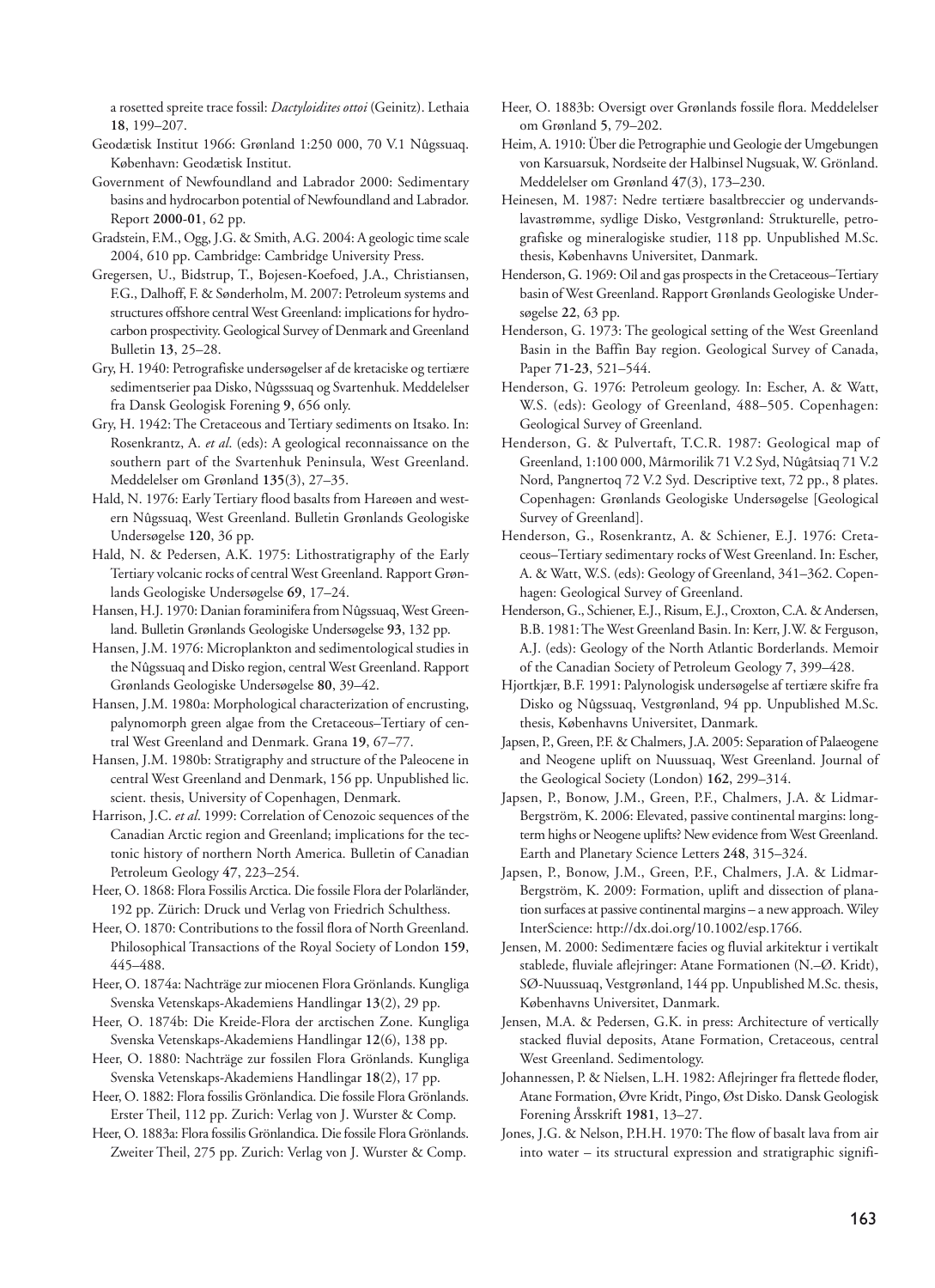cance. Geological Magazine **107**, 13–19.

- Jürgensen, T. & Mikkelsen, N. 1974: Coccoliths from volcanic sediments (Danian) in Nûgssuaq, West Greenland. Bulletin of the Geological Society of Denmark **23**, 225–230.
- Kalsbeek, F. & Christiansen, F.G. 1992: Disko Bugt Project 1991, West Greenland. Rapport Grønlands Geologiske Undersøgelse **155**, 36–41.
- Kennedy, W.J., Nøhr-Hansen, H. & Dam, G. 1999: The youngest Maastrichtian ammonite faunas from Nuussuaq, West Greenland. Geology of Greenland Survey Bulletin **184**, 13–17.
- Kierkegaard, T. 1998: Diagenesis and reservoir properties of Cam panian–Paleocene sandstones in the GANT#1 well, western Nuussuaq, central West Greenland. Geology of Greenland Survey Bulletin **180**, 31–34.
- Koch, B.E. 1955: Geological observations on the Tertiary sequence of the area around Atanikerdluk, West Greenland. Bulletin Grøn lands Geologiske Undersøgelse **9**, 50 pp. (also Meddelelser om Grønland **135**(5)).
- Koch, B.E. 1959: Contribution to the stratigraphy of the non-marine Tertiary deposits on the south coast of the Nûgssuaq peninsula northwest Greenland with remarks on the fossil flora. Bulletin Grønlands Geologiske Undersøgelse **22**, 100 pp. (also Meddelelser om Grønland **162**(1)).
- Koch, B.E. 1963: Fossil plants from the lower Paleocene of the Agatdalen (Angmârtussut) area, central Nûgssuaq peninsula, northwest Greenland. Bulletin Grønlands Geologiske Undersøgelse **38**, 120 pp. + 55 plates (also Meddelelser om Grønland **172**(5)).
- Koch, B.E. 1964: Review of fossil floras and nonmarine deposits of West Greenland. Geological Society of America Bulletin **75**, 535–548.
- Koch, B.E. 1972a: Coryphoid palm fruits and seeds from the Danian of Nûgssuaq, West Greenland. Bulletin Grønlands Geologiske Undersøgelse **99**, 38 pp.
- Koch, B.E. 1972b: Fossil picodendroid fruit from the upper Danian of Nûgssuaq, West Greenland. Bulletin Grønlands Geologiske Undersøgelse **98**, 33 pp.
- Koch, B.E. & Pedersen, K.R. 1960: Geological map of Atanikerdluk and environs 1:10 000. Bulletin Grønlands Geologiske Undersøgelse **23**, 38 pp. (also Meddelelser om Grønland **162**(4)).
- Koch, L. 1929: Stratigraphy of Greenland. Meddelelser om Grønland **73**(2), 209–320.
- Kollmann, H.A. & Peel, J.S. 1983: Paleocene gastropods from Nûgssuaq, West Greenland. Bulletin Grønlands Geologiske Undersøgelse **146**, 115 pp.
- Koppelhus, E.B. & Pedersen, G.K. 1993: A palynological and sedimentological study of Cretaceous floodplain deposits of the Atane Formation at Skansen and Igdlunguaq, Disko, West Greenland. Cretaceous Research **14**, 707–734.
- Kristensen, L. & Dam, G. 1997: Lithological and petrophysical evaluation of the GRO#3 well, Nuussuaq, West Greenland. Danmarks og Grønlands Geologiske Undersøgelse Rapport **1997/156**, 26 pp.
- Lanstorp, J. 1999: En palynologisk undersøgelse af kretassiske og paleocæne sedimenter fra det sydøstlige Nuussuaq, Vestgrønland. Geologisk Tidsskrift **1999/1**, 13–20.
- Larsen, J.G. & Grocott, J. 1991: Geologisk kort over Greenland, 1:100 000, Svartenhuk, 71 V.1 Nord, København: Grønlands Geologiske Undersøgelse [English legend].
- Larsen, J.G. & Pulvertaft, T.C.R. 2000: The structure of the Cretaceous–Palaeogene sedimentary-volcanic area of Svartenhuk Halvø, central West Greenland. Geology of Greenland Survey Bulletin **188**, 40 pp.
- Larsen, L.M. & Pedersen, A.K. 1990: Volcanic marker horizon in the Maligât Formation on Disko and Nûgssuaq, and implications for the development of the southern part of the West Greenland basin in the Early Tertiary. Rapport Grønlands Geologiske Undersøgelse **148**, 65–73.
- Larsen, L.M. & Pedersen, A.K. 1992: Volcanic marker horizons in the upper part of the Maligât Formation on eastern Disko and Nuussuaq, Tertiary of West Greenland: syn- to post-volcanic basin movements. Rapport Grønlands Geologiske Undersøgelse **155**, 85–93.
- Larsen, L.M. & Pedersen, A.K. 2009: Petrology of the Paleocene picrites and flood basalts on Disko and Nuussuaq, West Greenland. Journal of Petrology **50**, 1667–1711.
- Larsen, L.M., Pedersen, A.K., Pedersen, G.K. & Piasecki, S. 1992: Timing and duration of Early Tertiary volcanism in the North Atlantic: new evidence from West Greenland. Geological Society Special Publication (London) **68**, 321–333.
- Larsen, L.M., Pedersen, A.K. & Pedersen, G.K. 2006: A subaqueous rootless cone field at Niuluut, Disko, Paleocene of West Greenland. Lithos **92**, 20–32.
- McIntyre, D.J. 1993: Palynology of twenty-eight samples from Upper Cretaceous and Paleocene strata at Atâtâ kûa, Nugssuaq, West Greenland (map Qutdligssat 70 V.1 Syd). Paleontological Report. Geological Survey of Canada **2-DJM-1993**, 13 pp.
- McIntyre, D.J. 1994a: Report on Cretaceous palynology of eight samples from Kugssinerujuk, Disko Island, West Greenland (Map 70 V.1 Syd). Department of Natural Resources Canada, Paleontological Report **3-DJM-1994**, 3 pp.
- McIntyre, D.J. 1994b: Palynology of five Cretaceous samples from Kugssinerujuk, Disko Island, West Greenland (Map 70 V.1 S). Department of Natural Resources Canada, Paleontological Report **6-DJM-1994**, 3 pp.
- McIntyre, D.J. 1994c: Palynology of six Cretaceous samples from Atâta kûa, Nuussuaq, West Greenland (map Qutdligssat 70 V.1 S). Department of Natural Resources Canada, Paleontological report **13-DJM-1994**, 4 pp.
- Madsen, J.H. 2000: Sedimentologisk og syntaktisk analyse af en finkornet turbidit succession, Øvre Kridt, Nuussuaq, Vestgrønland, 151 pp. Unpublished M.Sc. thesis, Københavns Universitet, Danmark.
- Madsen, V. 1897: The genus *Scaphites* in West Greenland. Meddelelser fra Dansk Geologisk Forening **1**(4), 45–51.
- Marcussen, C., Chalmers, J.A., Andersen, H.L., Rasmussen, R. & Dahl-Jensen, T. 2001: Acquisition of high-resolution multichannel seismic data in the offshore part of the Nuussuaq Basin, central West Greenland. Geology of Greenland Survey Bulletin **189**, 34–40.
- Marcussen, C., Skaarup, N. & Chalmers, J.A. 2002: EFP Project NuussuaqSeis 2000 – final report. Structure and hydrocarbon potential of the Nuussuaq Basin: acquisition and interpretation of high-resolution multichannel seismic data. Danmarks og Grønlands Geologiske Undersøgelse Rapport **2002/33**, 63 pp.
- Mathiesen, F.J. 1961: On two specimens of fossil wood with adhe-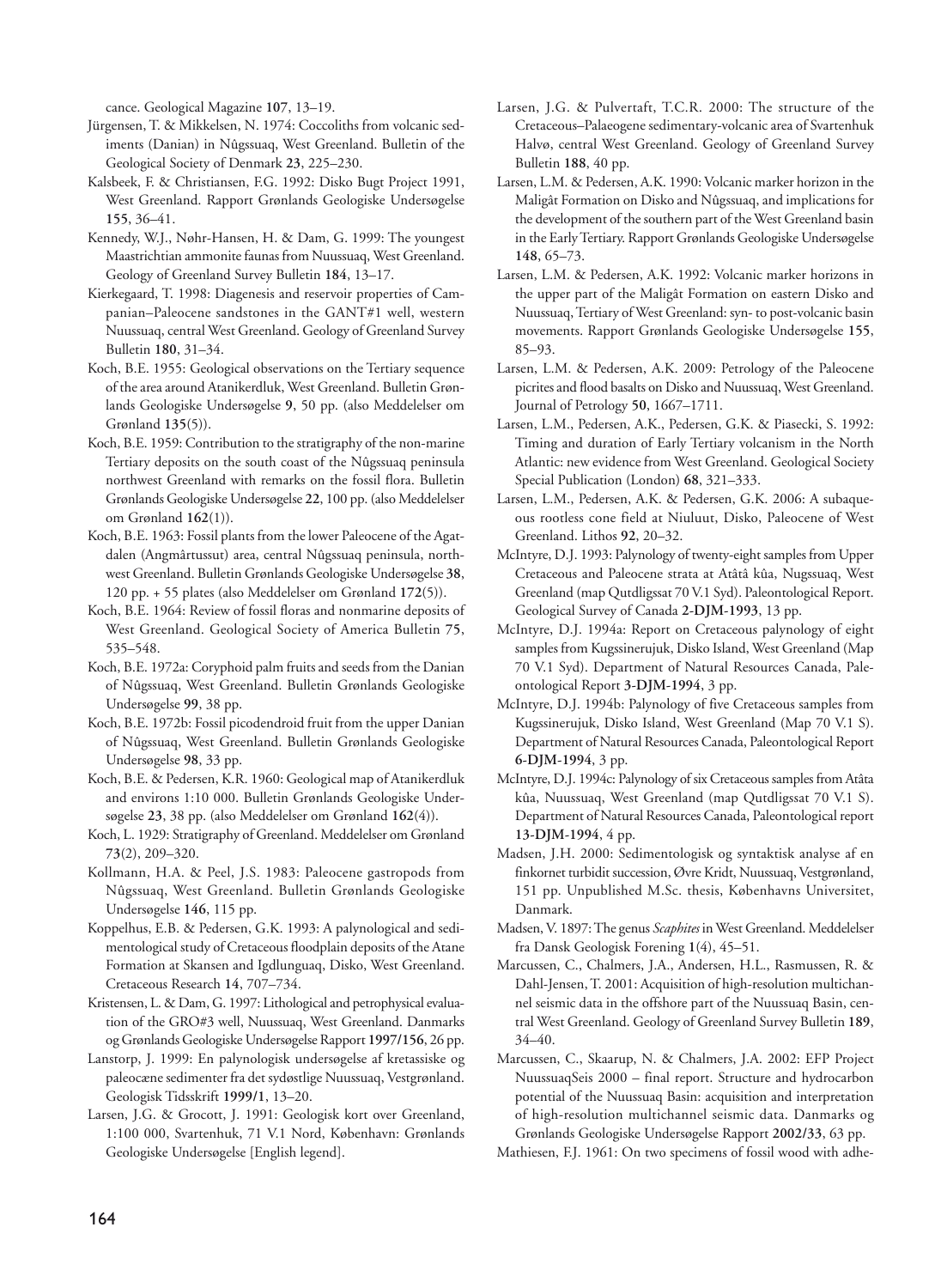ring bark from the Nûgssuaq peninsula. Bulletin Grønlands Geo logiske Undersøgelse **30**, 54 pp. (also Meddelelser om Grønland **167**(2)).

- Miall, A.D. 1986: The Eureka Sound Group (Upper Cretaceous Oligocene), Canadian Arctic Islands. Bulletin of Canadian Petro leum Geology **34**, 240–270.
- Miall, A.D., Balkwill, H.R. & Hopkins, W.S., Jr. 1980: Cretaceous and Tertiary sediments of Eclipse Trough, Bylot Island area, Arctic Canada, and their regional setting Geological Survey of Canada Paper **79-23**, 20 pp.
- Midtgaard, H.H. 1991: Vertikal og regional facies fordeling i deltacykler fra Atane Formationen, Øvre Kridt, Vestgrønland – et tids mæssigt perspektiv, 88 pp. Unpublished M.Sc. thesis, Københavns Universitet, Danmark.
- Midtgaard, H.H. 1996a: Inner-shelf to lower-shoreface hummocky sandstone bodies with evidence for geostrophic influenced combined flow, Lower Cretaceous, West Greenland. Journal of Sedimentary Research **66**, 343–353.
- Midtgaard, H.H. 1996b: Sedimentology and sequence stratigraphy of coalbearing synrift sediments on Nuussuaq and Upernivik Ø (U. Albian – L. Cenomanian), central West Greenland, 175 pp. Unpublished Ph.D. thesis, University of Copenhagen, Denmark.
- Midtgaard, H. & Olsen, T. 1989: Sedimentological studies in the Upper Cretaceous coal bearing strata of southern Nûgssuaq, central West Greenland. Rapport Grønlands Geologiske Undersøgelse **145**, 32–37.
- Miner, E.L. 1932a: Megaspores ascribed to Selaginellites, from the Upper Cretaceous coals of western Greenland. Journal of the Washington Academy of Sciences **22**, 497–505.
- Miner, E.L. 1932b: A new Gleicheniopsis from the Upper Cretaceous of western Greenland. American Journal of Botany **21**, 261–264.
- Miner, E.L. 1935: Paleobotanical examinations of Cretaceous and Tertiary coals. The American Midland Naturalist **16**, 585–625.
- Møller, L.W. 2006a: De rytmisk optrædende kullag i Atane For mationen ved Skansen. En kobling mellem relativt havniveau, aflejringsmiljø og kildebjergartspotentiale belyst ved sedimentologi og kulpetrografi, 81 pp. Unpublished M.Sc. thesis, Københavns Universitet, Danmark.
- Møller, L.W. 2006b: De rytmisk optrædende kullag i Atane For mationen, en sedimentologisk og kulpetrografisk undersøgelse. Geologisk Tidsskrift **2006/2,** 1–4.
- Nielsen, I. 2003: En sedimentologisk undersøgelse af Atane For mationen (N.–Ø. Kridt), SØ-Nuussuaq, Vestgrønland, 146 pp. Unpublished M.Sc. thesis, Københavns Universitet, Danmark.
- Nøhr-Hansen, H. 1993: Upper Maastrichtian? lower Paleocene dino flagellate cysts and pollen from turbidites in the Itilli region, Nuussuaq, central West Greenland – first dating of the sediments. Rapport Grønlands Geologiske Undersøgelse **159**, 81–87.
- Nøhr-Hansen, H. 1996: Upper Cretaceous dinoflagellate cyst strati graphy, onshore West Greenland. Bulletin Grønlands Geologiske Undersøgelse **170**, 104 pp.
- Nøhr-Hansen, H. 1997a: Palynology of the Umiivik-1 borehole, Svartenhuk Halvø, West Greenland. Danmarks og Grønlands Geologiske Undersøgelse Rapport 1997/32, 12 pp.
- Nøhr-Hansen, H. 1997b: Palynology of the boreholes GANE#1, GANK#1 and GANT#1, Nuussuaq, West Greenland. Danmarks og Grønlands Geologiske Undersøgelse Rapport **1997/89**, 22 pp.
- Nøhr-Hansen, H. 1997c: Palynology of the GRO#3 well, Nuussuaq, West Greenland. Danmarks og Grønlands Geologiske Undersøgelse Rapport **1997/151**, 19 pp.
- Nøhr-Hansen, H. & Dam, G. 1997: Palynology and sedimentology across a new marine Cretaceous –Tertiary boundary section on Nuussuaq, West Greenland. Geology **25**, 851–854.
- Nøhr-Hansen, H. & Sheldon, E. 2000: Palyno- and nannostratigraphic dating of the marine Paleocene succession in the Nuussuaq Basin, West Greenland. GFF **122**, 115–116. Stockholm: Geological Society of Sweden.
- Nøhr-Hansen, H., Sheldon, E. & Dam, G. 2002: A new biostratigraphic scheme for the Paleocene onshore West Greenland and its implications for the timing of the pre-volcanic evolution. In: Jolley, D.W. & Bell, B.R. (eds): The North Atlantic igneous province: stratigraphy, tectonic, volcanic and magmatic processes. Geological Society (London) Special Publication **197**, 111–156.
- Nordenskiöld, A.E. 1871: Redogörelse för en expedition till Grönland år 1870. Öfversigt Kungliga Vetenskaps-Akademiens Förhandlingar **27** [1870], 973–1082.
- Nordenskiöld, [A.] E. 1872: Account of an expedition to Greenland in the year 1870. Geological Magazine **9**, 97–101.
- North American Commission on Stratigraphic Nomenclature 1983: North American stratigraphic code. American Association of Petroleum Geologists Bulletin **67**, 841–875.
- Núñez-Betelu, L.K. 1994: Sequence stratigraphy of a coastal to offshore transition, Upper Cretaceous Kanguk Formation: a palynological, sedimentological, and Rock-Eval characterization of a depositional sequence, northeastern Sverdrup Basin, Canadian Arctic, 569 pp. Unpublished Ph.D. thesis, Department of Geology and Geophysics, University of Calgary, Calgary, Canada.
- Núñez-Betelu, L.K., Hills, L.V., Krause, F.F. & McIntyre, D.J. 1994a: Upper Cretaceous palaeoshorelines of the northeastern Sverdrup Basin, Ellesmere Island, Canadian Arctic Archipelago. In: Simakov, K.V. & Thurston, D.K. (eds): Proceedings of the international conference on Arctic margins, 43–49. Magadan, Russia, 6–10 September 1994.
- Núñez-Betelu, L.K., Hills, L.V. & MacRae, R.A. 1994b: Palynostratigraphy and hydrocarbon potential of the Upper Cretaceous Kanguk Formation: an integrated multidisciplinary analysis of the northeastern Canadian Arctic Archipelago. In: Simakov, K.V. & Thurston, D.K. (eds): Proceedings of the international conference on Arctic margins, 54–61. Magadan, Russia, 6–10 September 1994.
- Nytoft, H.P., Bojesen-Koefoed, J.A. & Christiansen, F.G. 2000: C<sub>26</sub> and  $C_{28}-C_{34}$  28-norhopanes in sediments and petroleum. Organic Geochemistry **31**, 25–39.
- Oakey, G.N. 2005: Cenozoic evolution and lithosphere dynamics of the Baffin Bay – Nares Strait region of Arctic Canada and Greenland, 233 pp. Unpublished Ph.D. thesis, Vrije Universiteit, Amsterdam, The Netherlands.
- Ødum, H. & Koch, B.E. 1955: The Mesozoic sediments of Qeqertarssuaq, Umanak District, West Greenland. Meddelelser om Grønland **135**(2), 14 pp.
- Ogg, J.G., Ogg, G. & Gradstein, F.M. 2008: The concise geological time scale, 184 pp. Cambridge: Cambridge University Press.
- Olsen, T. 1991: Fluviale distributionskanaler fra Atane Formationen, Øvre Kridt, Pautût, Vestgrønland. Sandlegeme geometri og kanal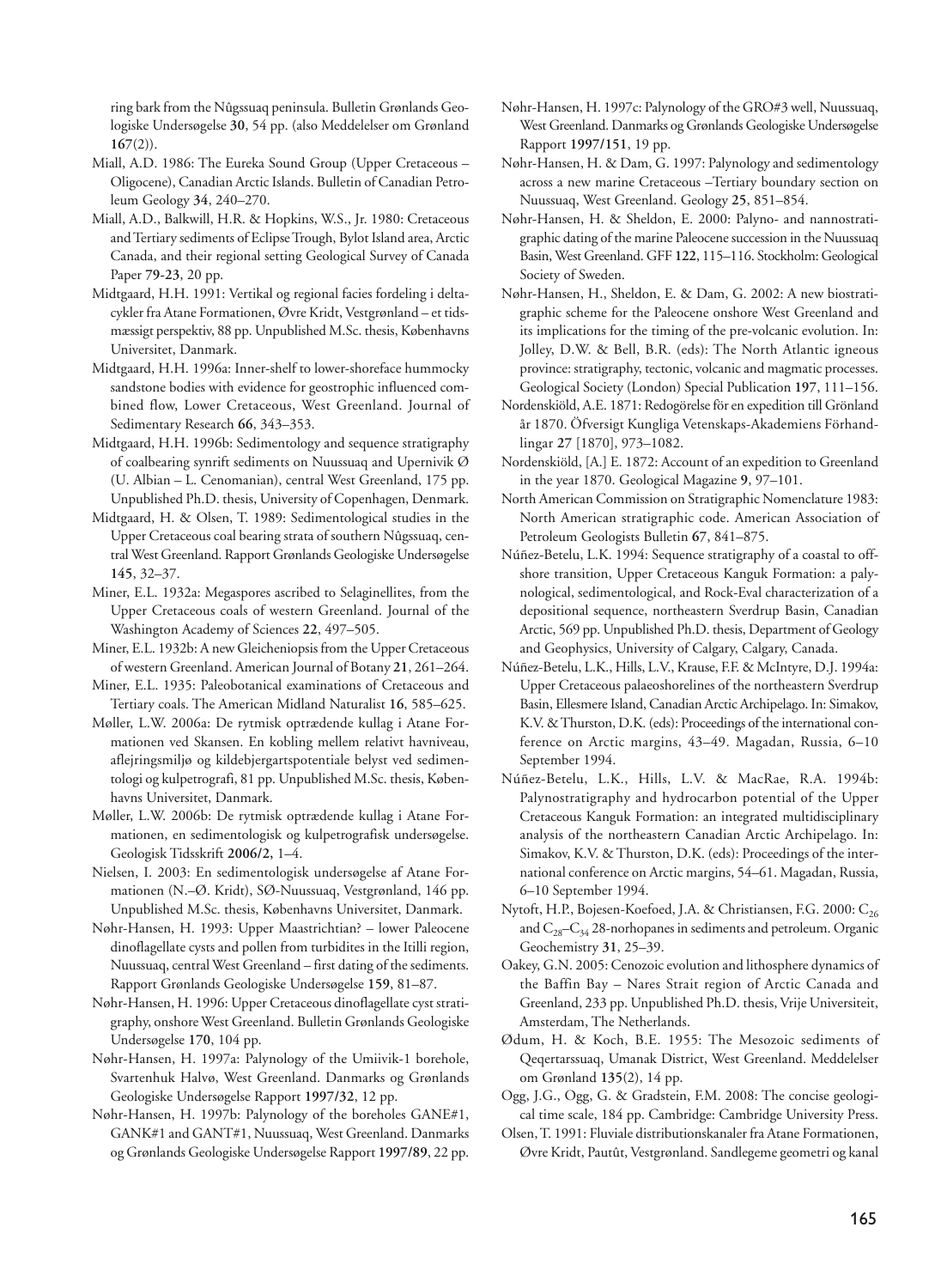morfologi, 108 pp. Unpublished M.Sc. thesis, Københavns Universitet, Danmark.

- Olsen, T. 1993: Large fluvial systems: the Atane Formation, a fluviodeltaic example from the Upper Cretaceous of central West Greenland. In: Fielding, C.R. (ed.): Current research in fluvial sedimentology. Sedimentary Geology **85**, 457–473.
- Olsen, T. & Pedersen, G.K. 1991: The occurrence of marine fossils in the Upper Cretaceous deltaic sediments at Pautût, central West Greenland. Bulletin of the Geological Society of Denmark **39**, 111–122.
- Olsson, R.K., Hemleben, C., Berggren, W.A. & Huber, B.T. 1999: Atlas of Paleocene planktonic foraminifera. Smithsonian Contri butions to Paleobiology **85**, 1–252.
- Pacaud, J.-M. & Schnetler, K.I. 1999: Revision of the gastropod family Pseudolividae from the Paleocene of West Greenland and Denmark. Bulletin of the Geological Society of Denmark **46**, 53–67.
- Pedersen, A.K. 1978: Graphitic andesite tuffs resulting from high-Mg tholeiite and sediment interaction; Nûgssuaq, West Greenland. Bulletin of the Geological Society of Denmark Special Issue **27**, 117–130.
- Pedersen, A.K. 1985: Lithostratigraphy of the Tertiary Vaigat Formation on Disko, central West Greenland. Rapport Grønlands Geologiske Undersøgelse **124**, 30 pp.
- Pedersen, A.K. & Dueholm, K.S. 1992: New methods for the geological analysis of Tertiary volcanic formations on Nuussuaq and Disko, central West Greenland, using multi-model photogrammetry. In: Dueholm, K.S. & Pedersen, A.K. (eds): Geological analysis and mapping using multi-model photogrammetry. Rapport Grønlands Geologiske Undersøgelse **156**, 19–34.
- Pedersen, A.K. & Larsen, L.M. 2006: The Ilugissoq graphite andesite volcano, Nuussuaq, central West Greenland. Lithos **92,** 1–19.
- Pedersen, A.K. & Peel, J.S. 1985: Ordovician(?) gastropods from cherts in Cretaceous sandstones, south-east Disko, central West Green land. Rapport Grønlands Geologiske Undersøgelse **125**, 30–33.
- Pedersen, A.K. & Ulff-Møller, F. 1980: Field work in central west Disko, 1979. Rapport Grønlands Geologiske Undersøgelse **100**, 51–55.
- Pedersen, A.K., Larsen, L.M. & Ulff-Møller, F. 1989: Discovery of andesite tuffs with graphite from the Vaigat Formation of south central Nûgssuaq. Rapport Grønlands Geologiske Undersøgelse **145**, 42–45.
- Pedersen, A.K., Larsen, L.M. & Dueholm, K.S. 1993: Geological section along the south coast of Nuussuaq, central West Greenland, 1:20 000, coloured geological sheet. Copenhagen: Geological Survey of Greenland.
- Pedersen, A.K., Larsen, L.M., Pedersen, G.K. & Dueholm, K.S. 1996: Filling and plugging of a marine basin by volcanic rocks: the Tunoqqu Member of the Lower Tertiary Vaigat Formation on Nuussuaq, central West Greenland. Bulletin Grønlands Geologiske Undersøgelse **171**, 5–28.
- Pedersen, A.K., Ulf-Møller, F., Larsen, L.M., Pedersen, G.K. & Dueholm, K.S. 2000: Geological map of Greenland, 1:100 000, Uiffaq, 69 V.1 Syd. Copenhagen: Geological Survey of Denmark and Greenland.

Pedersen, A.K., Larsen, L.M., Ulf-Møller, F., Pedersen, G.K. &

Dueholm, K.S. 2001: Geological map of Greenland, 1:100 000, Pingu, 69 V.2 Nord. Copenhagen: Geological Survey of Denmark and Greenland.

- Pedersen, A.K., Larsen, L.M. & Dueholm, K.S. 2002: Geological section along the north side of the Aaffarsuaq valley and central Nuussuaq, central West Greenland, 1:20 000, coloured geological sheet. Copenhagen: Geological Survey of Denmark and Greenland.
- Pedersen, A.K., Larsen, L.M., Pedersen, G.K., Heinesen, M.V. & Dueholm, K.S. 2003: Geological section along the south and south-west coast of Disko, central West Greenland, 1:20 000, coloured geological sheet. Copenhagen: Geological Survey of Denmark and Greenland.
- Pedersen, A.K., Larsen, L.M., Pedersen, G.K. & Dueholm, K.S. 2005: Geological section across north central Disko from Nordfjord to Pingu, central West Greenland, 1:20 000, coloured geological sheet. Copenhagen: Geological Survey of Denmark and Greenland.
- Pedersen, A.K., Larsen, L.M., Pedersen, G.K. & Dueholm, K.S. 2006a: Five slices through the Nuussuaq Basin, West Greenland. Geological Survey of Denmark and Greenland Bulletin **10**, 53–56.
- Pedersen, A.K., Larsen, L.M., Pedersen, G.K., Sønderholm, M., Midtgaard, H.H., Pulvertaft, T.C.R. & Dueholm, K.S. 2006b: Geological section along the north coast of the Nuussuaq peninsula, central West Greenland, 1:20 000, coloured geological sheet. Copenhagen: Geological Survey of Denmark and Greenland.
- Pedersen, A.K., Pedersen, G.K., Larsen, L.M., Pulvertaft, T.C.R., Sønderholm, M. & Dueholm, K.S. 2007a: Geological map of the Nuussuaq Basin in southern Nuussuaq, 1:100 000, special map Paatuut, with detailed sections. Copenhagen: Geological Survey of Denmark and Greenland.
- Pedersen, A.K., Pedersen, G.K., Larsen, L.M., Pulvertaft, T.C.R., Sønderholm, M. & Dueholm, K.S. 2007b: Geological map of the south-east coast of Nuussuaq between Ataata Kuua and Saqqaqdalen, central West Greenland, 1:50 000, with detailed sections. Copenhagen: Geological Survey of Denmark and Greenland.
- Pedersen, G.K. 1987: New sedimentological data on Lower Tertiary shales from Disko and Nûgssuaq, West Greenland. Rapport Grønlands Geologiske Undersøgelse **135**, 17–25.
- Pedersen, G.K. 1989: A fluvial dominated lacustrine delta in a volcanic province, W. Greenland. In: Whatley, M.K.G. & Pickering, K.T. (eds): Deltas: sites and traps for fossil fuels. Geological Society (London) Special Publication **41**, 139–146.
- Pedersen, G.K. & Bromley, R.G. 2006: *Ophiomorpha irregulaire*, rare trace fossil in shallow marine sandstones, Cretaceous Atane For mation, West Greenland. Cretaceous Research **27**, 964–972.
- Pedersen, G.K. & Jeppesen, M.W. 1988: Examples of bar accretion in fluvial sand, the Atane Formation, eastern Disko, West Greenland. Rapport Grønlands Geologiske Undersøgelse **140**, 38–43.
- Pedersen, G.K. & Pulvertaft, T.C.R. 1992: The nonmarine Cretaceous of the West Greenland Basin, onshore West Greenland. Cretaceous Research **13**, 263–272.
- Pedersen, G.K. & Rasmussen, B.F. 1989: New observations of marine trace fossils in delta plain sequences, southern Nûgssuaq, West Greenland. Rapport Grønlands Geologiske Undersøgelse **145**, 37–42.
- Pedersen, G.K., Larsen, L.M., Pedersen, A.K. & Hjortkjær, B.F.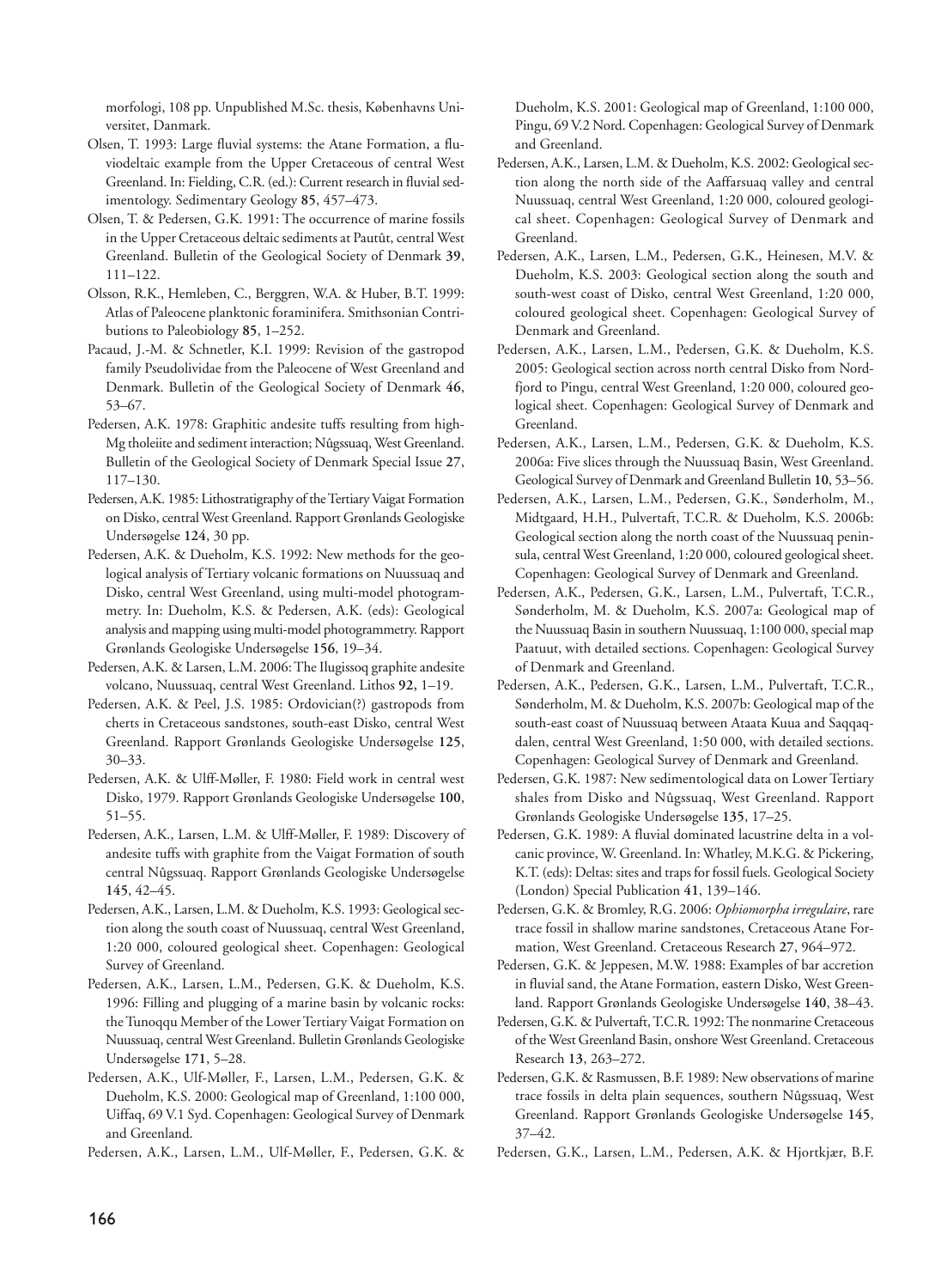1998: The syn-volcanic Naajaat lake, Paleocene of West Greenland. Palaeogeography, Palaeoclimatology, Palaeoecology **140**, 271–287.

- Pedersen, G.K., Andersen, L.A., Lundsteen, E.B., Petersen, H.I., Bojesen-Koefoed, J.A. & Nytoft, H.P. 2006: Depositional environments, organic maturity and petroleum potential of the Cretaceous coal-bearing Atane Formation at Qullissat, Nuussuaq Basin, West Greenland. Journal of Petroleum Geology **29**, 3–26.
- Pedersen, K.R. 1968: Angiospermous leaves from the Lower Cretaceous Kome Formation of northern West Greenland. Rapport Grønlands Geologiske Undersøgelse **15**, 17–18.
- Pedersen, K.R. 1976: Fossil floras of Greenland. In: Escher, A. & Watt, W.S. (eds): Geology of Greenland, 518-535. Copenhagen: Geological Survey of Greenland.
- Perch-Nielsen, K. 1973: Danian and Campanian/Maastrichtian coccoliths from Nûgssuaq, West Greenland. Bulletin of the Geological Society of Denmark **22**, 79–82.
- Perregaard, J. & Schiener, E.J. 1979: Organic geochemical and microscopical study of sedimentary organic matter, central West Greenland. Rapport Grønlands Geologiske Undersøgelse **95**, 55–60.
- Petersen, G.H. & Vedelsby, A. 2000: An illustrated catalogue of the Paleocene Bivalvia from Nuussuaq, Northwest Greenland: their paleoenvironments and the paleoclimate. Steenstrupia **25**, 25–120.
- Piasecki, S., Larsen, L.M., Pedersen, A.K. & Pedersen, G.K. 1992: Palynostratigraphy of the Lower Tertiary volcanics and marine clastic sediments in the southern part of the West Greenland Basin: implications for the timing and duration of the volcanism. Rapport Grønlands Geologiske Undersøgelse **154**, 13–31.
- Preuss, T. 1996: En petrografisk undersøgelse af øvre kretassiske sandsten fra Itilli-dalen, Nuussuaq Halvøen, det centrale Vestgrønland, 167 pp. Unpublished cand. scient. thesis, Aarhus Universitet, Danmark.
- Pulvertaft, T.C.R. 1979: Lower Cretaceous fluvial-deltaic sediments at Kûk, Nûgssuaq, West Greenland. Bulletin of the Geological Society of Denmark **28**, 57–72.
- Pulvertaft, T.C.R. 1987: Geological map of Greenland, 1:100 000, Agpat, 70 V.2 Nord. Copenhagen: Geological Survey of Greenland.
- Pulvertaft, T.C.R. 1989a: The geology of Sarqaqdalen, West Greenland, with special reference to the Cretaceous boundary fault system. Open File Series Grønlands Geologiske Undersøgelse **89/5**, 35 pp.
- Pulvertaft, T.C.R. 1989b: Reinvestigation of the Cretaceous boundary fault in Sarqaqdalen, Nûgssuaq, central West Greenland. Rapport Grønlands Geologiske Undersøgelse **145**, 28–32.
- Pulvertaft, T.C.R. & Chalmers, J.A. 1990: Are there Late Cretaceous unconformities in the onshore outcrops of the West Greenland Basin? Rapport Grønlands Geologiske Undersøgelse **148**, 75–82.
- Rasmussen, T.M., Thorning, L., Stemp, R.W., Jørgensen, M.S. & Schjøth, F. 2001: AEM Greenland 1994–1998 – summary report. Danmarks og Grønlands Geologiske Undersøgelse Rapport **2001/58**, 46 pp.
- Ravn, J.P.J. 1911: Beretning om en geologisk Undersøgelsesrejse til Disko og Nûgssuaq-Halvø i Vest-Grønland. Meddelelser om Grønland **47**(2), 147–172.
- Ravn, J.P.J. 1918: De marine Kridtaflejringer i Vest-Grønland og deres fauna. Meddelelser om Grønland **56**(9), 313–366.
- Rink, H.[J.] 1853: Om den geographiske Beskaffenhed af de danske Handelsdistrikter i Nordgrönland, tilligemed en Udsigt over Nordgrönlands Geognosi. Det Kongelige Danske Videnskabernes

Selskabs Skrifter, 5. Række, Naturvidenskabelige og Mathematiske Afdeling **3**, 37–70.

- Rink, H.[J.] 1855: De danske Handelsdistrikter i Nordgrønland, deres geographiske Beskaffenhed og produktive Erhvervskilder. Anden Deel, 218 pp. København: Andreas Frederik Høst.
- Rink, H.[J.] 1857: Grønland, geographisk og statistisk beskrevet, **1**: Det nordre Inspectorat, 420 pp., **2**: Det søndre Inspectorat, 588 pp. København: Andreas Frederik Høst.
- Rolle, F. 1985: Late Cretaceous Tertiary sediments offshore central West Greenland: lithostratigraphy, sedimentary evolution, and petroleum potential. Canadian Journal of Earth Sciences **22**, 1001–1019.
- Rosenkrantz, A. 1967: Bjørnefælden ved Nûgssuaq og nordboernes Eysunes i geologisk belysning. Tidsskriftet Grønland **December 1967**, 377–384.
- Rosenkrantz, A. 1970: Marine Upper Cretaceous and lowermost Tertiary deposits in West Greenland. Bulletin of the Geological Society of Denmark **19**, 406–453.
- Rosenkrantz, A. & Pulvertaft, T.C.R. 1969: Cretaceous–Tertiary stratigraphy and tectonics in northern West Greenland. American Association of Petroleum Geologists Memoir **12**, 883–898.
- Rosenkrantz, A., Noe-Nygaard, A., Gry, H., Munck, S. & Laursen, D. 1942: A geological reconnaissance of the southern part of the Svartenhuk Peninsula, West Greenland. Meddelelser om Grønland **135**(3), 73 pp.
- Rosenkrantz, A., Münther, V. & Henderson, G. 1974: Geological map of Greenland, 1:100 000, Agatdal, 70 V.1 Nord. Copenhagen: Geological Survey of Greenland.
- Rosenkrantz, A., Münther, V., Henderson, G., Pedersen, A.K. & Hald, N. 1976: Geological map of Greenland, 1:100 000, Qutdligssat, 70 V.1 Syd. Copenhagen: Geological Survey of Greenland.
- Scherstén, A. & Sønderholm, M. 2007: Provenance of Cretaceous and Paleocene sandstones in the West Greenland basins based on detrital zircon dating. Geological Survey of Denmark and Greenland Bulletin **13**, 29–32.
- Schiener, E.J. 1975: Basin study: central West Greenland onshore Cretaceous–Tertiary sediments. IXme Congrès international de Sedimentologie, Nice 1975, 2, Theme 5, 379–385.
- Schiener, E.J. 1976: West Greenland coal deposits: distribution and petrography. Rapport Grønlands Geologiske Undersøgelse **77**, 21 pp.
- Schiener, E.J. 1977: Sedimentological observations on the Early Cretaceous sediments in eastern parts of the Nûgssuaq embayment. Rapport Grønlands Geologiske Undersøgelse **79**, 45–61.
- Schiener, E.J. & Floris, S. 1977: Coral-bearing material associated with a tholeiitic dyke in the Sordlût valley, Nûgssuaq. Rapport Grønlands Geologiske Undersøgelse **79**, 27–33.
- Schiener, E.J. & Leythaeuser, D. 1978: Petroleum potential off W. Greenland. Oil and Gas Journal **October 1978**, 223–234.
- Schlüter, C. 1874: Untitled abstract of talk. Sitzungsberichte der niederrheinischen Gesellschaft für Natur- und Heilkunde in Bonn **7**, 24–31.
- Schmincke, H.-U. 1967: Fused tuff and peperites in south-central Washington. Geological Society of America Bulletin **78**, 319–330.
- Seward, A.C. 1924: Notes sur la Flore Crétacique du Groenland. Societé géologique Belgique. 5eme anniversaire Livre Jubilaire **1**(1), 227–263.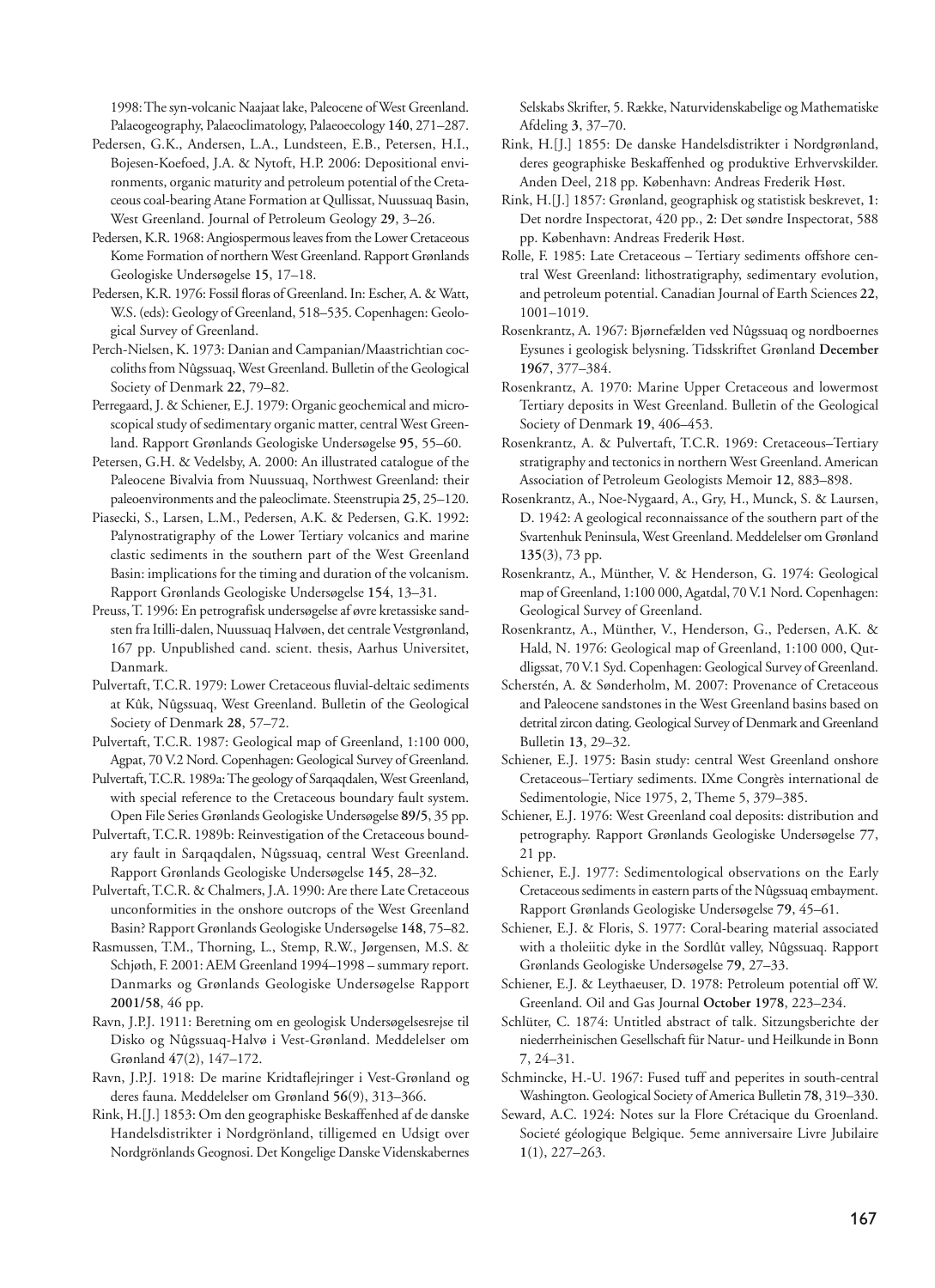- Seward, A.C. 1926: The Cretaceous plant-bearing rocks of western Greenland. Philosophical Transactions of the Royal Society of London, Series B **215**, 57–175.
- Seward, A.C. & Conway, V.M. 1935: Additional Cretaceous plants from western Greenland. Kungliga Svenska Vetenskaps-Akademiens Handlingar **15**(3), 51 pp.
- Seward, A.C. & Conway, V.M. 1939: Fossil plants from Kingigtoq and Kagdlunguak, West Greenland. Meddelelser om Grønland **93**(5), 41 pp.
- Sharma, P.V. 1973: Seismic velocity and sediment thickness investigations by refraction soundings in Nûgssuaq, West Greenland. Rapport Grønlands Geologiske Undersøgelse **54**, 22 pp.
- Shekhar, S.C., Frandsen, N. & Thomsen, E. 1982: Coal on Nûgssuaq, West Greenland, 82 pp. Copenhagen: Geological Survey of Greenland.
- Skaarup, N. & Pulvertaft, T.C.R. 2007: Aspects of the structure on the coast of the West Greenland volcanic province revealed in seismic data. Bulletin of the Geological Society of Denmark **55**, 65–80.
- Sønderholm, M., Nøhr-Hansen, H., Bojesen-Koefoed, J.A., Dalhoff, F. & Rasmussen, J.A. 2003: Regional correlation of Mesozoic–Palaeogene sequences across the Greenland–Canada boundary. Danmarks og Grønlands Geologiske Undersøgelse Rapport **2003/25**, 175 pp.
- Sørensen, A.B. 2006: Stratigraphy, structure and petroleum potential of the Lady Franklin and Maniitsoq Basins, offshore southern West Greenland. Petroleum Geoscience **12**, 221–234.
- Steenstrup, K.J.V. 1874: Om de kulförende Dannelser på Öen Disko, Hareöen og Syd-Siden af Nûgssuaq's Halvöen i Nord-Grönland. Videnskabelige Meddelelser fra den naturhistoriske Forening i Kjøbenhavn **3-7**, 39 pp.
- Steenstrup, K.J.V. 1883a: Beretning om Undersøgelsesrejserne i Nord-Grønland i Aarene 1878–80. Meddelelser om Grønland **5**, 1–41.
- Steenstrup, K.J.V. 1883b: Om Forekomsten af Forsteninger i de kulførende Dannelser i Nord-Grønland. Meddelelser om Grønland **5**, 43–77.
- Steenstrup, K.J.V. 1883c: Et Par Bemærkninger til Professor Heers Afhandling i dette Hefte. Meddelelser om Grønland **5**, 215–216.
- Steenstrup, K.J.V. 1900: Beretning om en Undersøgelsesrejse til Øen Disko. Meddelelser om Grønland **24**(3), 249–306.
- Steenstrup, K.J.V. (ed.) 1910: Karl Ludvig Gieseckes mineralogisches Reisejournal über Grönland 1806–13, 2te vollständige Ausgabe. Meddelelser om Grønland **35**, 532 pp.
- Stilling, J. 1996: En petrografisk undersøgelse af kretassiske sandsten fra Nugssuaq Halvøen, det centrale Vestgrønland – med hovedvægt på authigene faser, diagenesemønster og diagenetiske processer, 125 pp. Unpublished M.Sc. thesis, Aarhus Universitet, Danmark.
- Storey, M., Duncan, R.A., Pedersen, A.K., Larsen, L.M. & Larsen, H.C. 1998: <sup>40</sup>Ar/<sup>39</sup>Ar geochronology of the West Greenland Tertiary volcanic province. Earth and Planetary Science Letters **160**, 569–586.
- Szczechura, J. 1971: Paleocene Ostracoda from Nûgssuaq, West Greenland. Meddelelser om Grønland **193**(1), 42 pp.
- Teichert, C. 1939: Geology of Greenland. In: Ruedemann, R. & Balk, R. (eds): Geology of North America **1**, 100–175 (Geologie der Erde **1**). Berlin: Verlag von Gebrüder Borntraeger.
- Thalbitzer, W. 1910: Die grönländischen Ortsnamen in Gieseckes Reisejournal. Meddelelser om Grønland **35**, 511–532.
- Troelsen, J.C. 1956: Groenland. In: Pruvost, P. (ed.): Lexique stratigraphique international **1a**, 116 pp. Paris.
- Tucker, D.S. & Scott, K.M. 2009: Structures and facies associated with the flow of subaerial basaltic lava into a deep freshwater lake: the Sulphur Creek lava flow, North Cascades, Washington. Journal of Volcanology and Geothermal Research **185**, 311–322.
- White, D. & Schuchert, C. 1898: Cretaceous Series of the west coast of Greenland. Bulletin of the Geological Society of America **9**, 343–370.
- Whittaker, R.C., Hamann, N.E. & Pulvertaft, T.C.R. 1997: A new frontier province offshore northwest Greenland: structure, basin development, and petroleum potential of the Melville Bay area. American Association of Petroleum Geologists Bulletin **81**, 978–998.
- Wilson, R.W., Klint, K.E.S., van Gool, J.A.M., McCaffrey, K.J.W., Holdsworth, R.E. & Chalmers, J.A. 2006: Faults and fractures in central West Greenland: onshore expression of continental break-up and sea-floor spreading in the Labrador – Baffin Bay Sea. Geological Survey of Denmark and Greenland Bulletin **11**, 185–204.
- Yen, J.T.C. 1958: A Cretaceous non-marine molluscan fauna of West Greenland. Bulletin Grønlands Geologiske Undersøgelse **21**, 13 pp.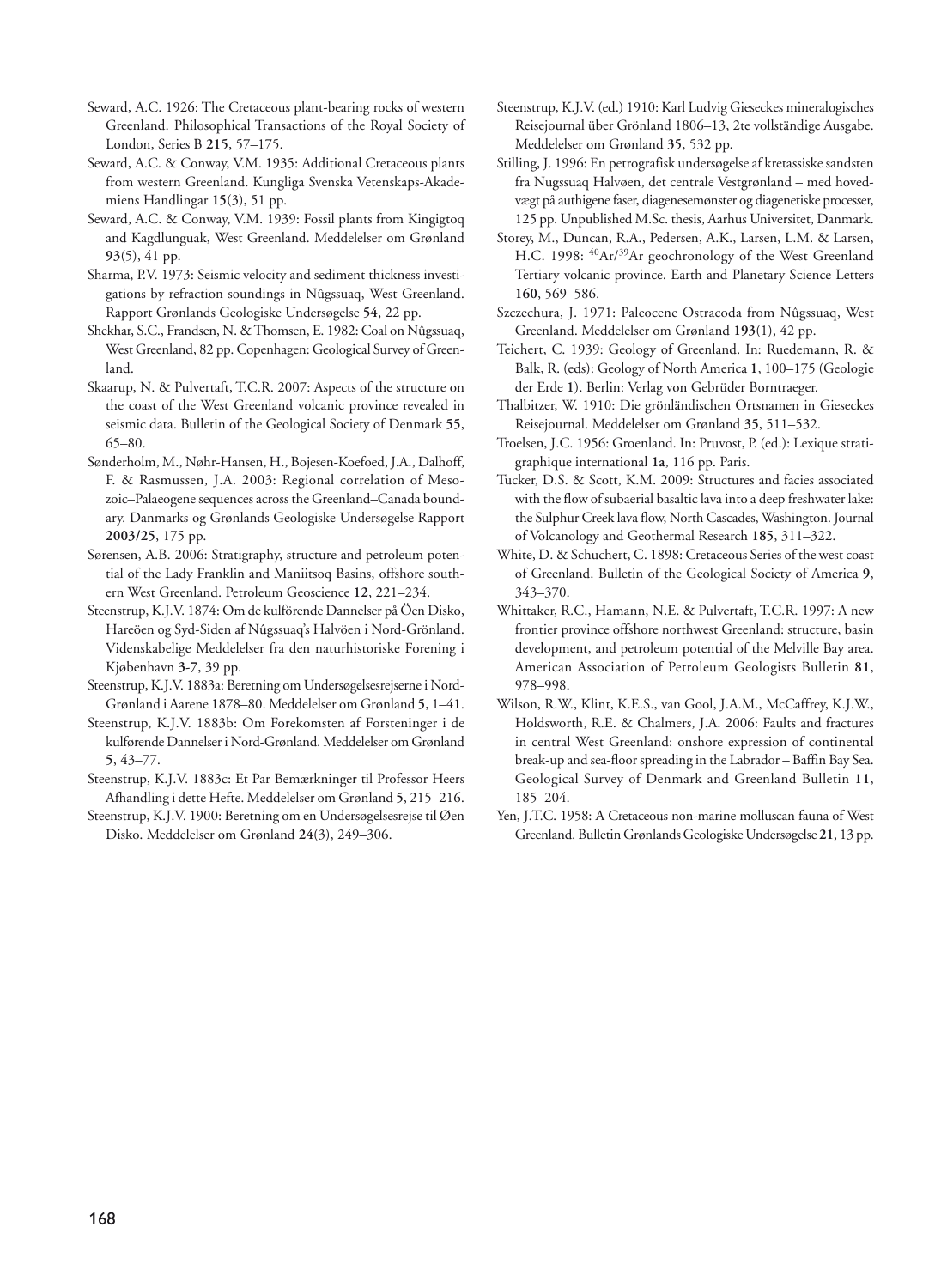# **Appendix: Place names and localities**

The place names and localities mentioned in the text are shown on one or more maps. Figure 2 contains many names and indicates the position of more detailed maps where the remaining names are shown. *Names in italics* are names with old spelling. They are located under their modern spelling or indicated on the historical maps (Figs 3, 4). The old forms of the names are typically mentioned under the heading 'History'.

### Place name **Place** name **Place** name

## **A**

| Aaffarsuaq              | central Nuussuaq    | Figs 2, 82  | D         |
|-------------------------|---------------------|-------------|-----------|
| Aamaruutissat           |                     |             |           |
| (also Skansen)          | southern Disko      | Fig. 124    | D         |
| Aasiaat                 | southern Disko Bugt | Figs 2, 10  | D         |
| Agatdalen               | central Nuussuaq    | Fig. $113$  | $(\Gamma$ |
| Agatkløft               | central Nuussuaq    | Fig. 113    |           |
| Akuliarusinnguaq (Ak)   | southern Nuussuaq   | Fig. 2      | Е         |
| Akunneq                 | northern Disko      | Fig. 124    | Eı        |
| Alianaatsunnguaq        | southern Nuussuaq   | Fig. $2$    | Eı        |
| Alianaitsúnguaq         |                     |             | Ε         |
| (now Alianaatsunnguaq)  | southern Nuussuaq   | Figs $2, 4$ | Ε         |
| Anariatorfik            | western Nuussuaq    | Fig. 65     | (F        |
| Angiarsuit              | northern Nuussuaq   | Fig. 22     |           |
| Angiissat               |                     |             | F         |
| (part of Grønne Ejland) | southern Disko Bugt | Fig. 2      | Fi        |
| Angnertuneq             |                     |             | FI        |
| (now Annertuneg)        |                     |             | FI        |
| Annertuneq              | northern Nuussuaq   | Fig. 74     | Fl        |
| Aqajaruata Qaqqaa       | eastern Disko       | Fig. 124    | FI        |
| Auvfarssuaq             |                     |             | FI        |
| (now Aaffarsuaq)        |                     |             | Fr        |
| Assoq                   | southern Disko      | Figs 2, 124 |           |
| Asuk                    | northern Disko      | Fig. 2      | G         |
| <i>Ata</i> (now Ataa)   | southern Nuussuaq   | Fig. $4$    | G         |
| Atâ (now Ataa)          |                     |             | G         |
| Ataa                    | southern Nuussuaq   | Fig. 40     | G         |
| Ataata Kuua             | southern Nuussuaq   | Figs 6, 40  | G         |
| <i>Atane</i> (now Ataa) | southern Nuussuaq   | Fig. $3$    | G         |
| Atanekerdluk            |                     |             | G         |
| (now Atanikerluk)       | southern Nuussuaq   | Fig. 3      | G         |
| Atanikerdluk            |                     |             | G         |
| (now Atanikerluk)       | southern Nuussuaq   | Fig. 4      | G         |
| Atanikerluk             | southern Nuussuaq   | Fig. $40$   | G         |
| Atâta kûa               |                     |             | G         |
| (now Ataata Kuua)       |                     |             | G         |
|                         |                     |             | G         |
| в                       |                     |             | G         |
| Baffin Bay              |                     | Fig. 1      | G         |
| Blåbærdalen             | southern Disko      | Fig. 124    | G         |
|                         |                     |             | G         |
| D                       |                     |             | G         |
| Danienrygge (DR)        | northern Nuussuaq   | Fig. 74     | G         |

Daugaard Jensen Dal central Disko Fig. 124

| Davis Strait<br>Disko<br>Disko Bugt |                                        | Fig. 1<br>Figs 2, 10,<br>124<br>Figs 2, 10 |
|-------------------------------------|----------------------------------------|--------------------------------------------|
| Disko Gneiss Ridge<br>(DGR)         | western Disko                          | Fig. 10                                    |
| Е                                   |                                        |                                            |
| Ekkorfat (now Ikorfat)              | northern Nuussuaq                      | Fig. $3$                                   |
| Ekorgfat (now Ikorfat)              | northern Nuussuaq                      | Fig. 4                                     |
| Eqalulik                            | western Nuussuaq                       | Fig. 65                                    |
| Eqip Inaarsuata Qaqqaa              |                                        |                                            |
| (EIQ)                               | eastern Nuussuaq                       | Fig. 2                                     |
|                                     |                                        |                                            |
| F                                   | Svartenhuk Halvø                       |                                            |
| Firefjeld<br>FP93-3-1               | northern Disko                         | Fig. 73                                    |
| FP94-11-02                          |                                        | Fig. $2$                                   |
| FP94-11-04                          | northern Nuussuaq                      | Fig. 74<br>Fig. 74                         |
| FP94-11-05                          | northern Nuussuaq<br>northern Nuussuaq | Fig. 74                                    |
| FP94-9-01                           | western Nuussuaq                       | Fig. 65                                    |
| Frederik Lange Dal                  | eastern Disko                          | Fig. 124                                   |
|                                     |                                        |                                            |
| G                                   |                                        |                                            |
| GANE#1                              | western Nuussuaq                       | Fig. 65                                    |
| GANK#1                              | western Nuussuaq                       | Fig. 65                                    |
| GANT#1                              | northern Nuussuaq                      | Fig. 74                                    |
| GANW#1                              | western Nuussuaq                       | Fig. 65                                    |
| GGU 247701                          | southern Nuussuaq                      | Fig. 40                                    |
| GGU 247801                          | southern Nuussuaq                      | Fig. 40                                    |
| GGU 247901                          | southern Nuussuaq                      | Fig. 40                                    |
| GGU 400701                          | central Nuussuaq                       | Fig. 113                                   |
| GGU 400702                          | central Nuussuaq                       | Fig. 113                                   |
| GGU 400703                          | central Nuussuaq                       | Fig. 113                                   |
| GGU 400704                          | central Nuussuaq                       | Fig. 113                                   |
| GGU 400705                          | northern Nuussuaq                      | Fig. 74                                    |
| GGU 400706                          | northern Nuussuaq                      | Fig. 74                                    |
| GGU 400707                          | northern Nuussuaq                      | Fig. 74                                    |
| GGU 400708                          | Svartenhuk Halvø                       | Fig. 73                                    |
| GGU 400709                          | Svartenhuk Halvø                       | Fig. 73                                    |
| GGU 400710                          | Svartenhuk Halvø                       | Fig. 73                                    |
| GGU 400711                          | Svartenhuk Halvø                       | Fig. 73                                    |
| GGU 400712                          | Svartenhuk Halvø                       | Fig. 73                                    |
| Giesecke Monument                   | southern Nuussuaq                      | Figs 6, 40                                 |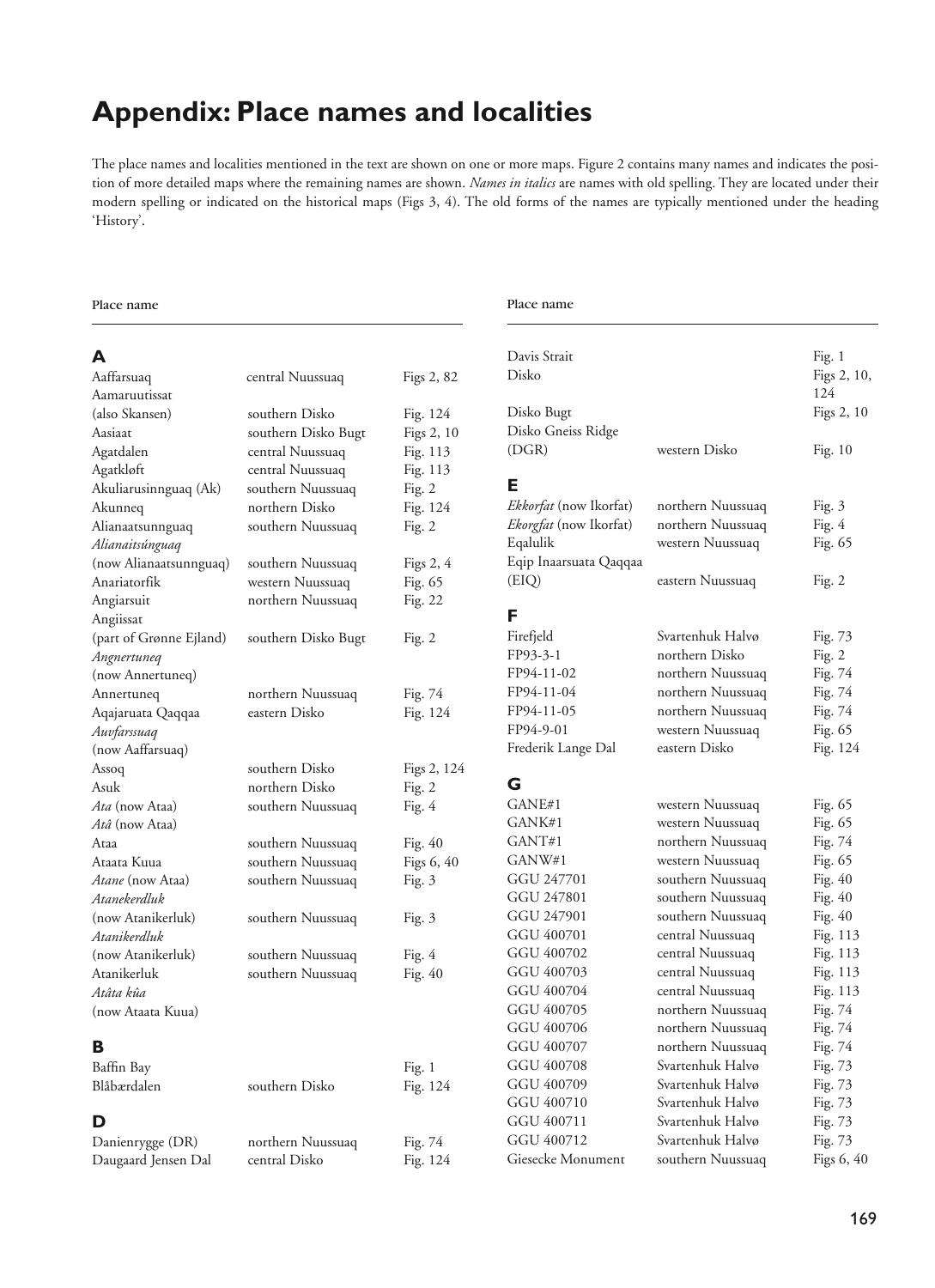| GRO#3                                                    | western Nuussuaq    | Fig. 65    |
|----------------------------------------------------------|---------------------|------------|
| Grønne Ejland                                            | southern Disko Bugt | Figs 2, 10 |
| Gule Ryg                                                 | eastern Disko       | Fig. 124   |
|                                                          |                     |            |
|                                                          |                     |            |
| Igdlokungoak                                             |                     |            |
| (now Illokunnguaq)                                       | northern Disko      | Fig. 3     |
| Igdlokunguak                                             |                     |            |
| (now Illokunnguaq)                                       | northern Disko      | Fig. 4     |
| Igdlunguaq                                               |                     |            |
| (now Illunnguaq)                                         |                     |            |
| Ikorfat                                                  | northern Nuussuaq   | Figs 2, 22 |
| Ikorfat fault zone (Ik)                                  | northern Nuussuaq   | Fig. 10    |
| Illukunnguaq                                             | northern Disko      | Fig. 124   |
| Illunnguaq                                               | southern Disko      | Fig. 124   |
| Ilugissoq                                                | central Nuussuaq    | Fig. $2$   |
| Ilulissat                                                | eastern Disko Bugt  | Figs 2, 10 |
| Innanguit                                                | southern Disko      | Fig. 124   |
| Inngigissoq                                              | northern Disko      | Fig. 124   |
| Innaarsuit (also Skansen)                                | southern Disko      | Fig. 124   |
| Ippigaarsukkløften                                       | southern Nuussuaq   | Fig. 40    |
| Itilli                                                   | western Nuussuaq    | Figs 2, 65 |
| Itivnera                                                 | central Nuussuaq    | Fig. 82    |
| Itsaku                                                   | Svartenhuk Halvø    | Fig. 73    |
| Ivissussat                                               | southern Nuussuaq   | Fig. 40    |
| Ivissussat Qaqqaat                                       | southern Nuussuaq   | Figs 6, 40 |
|                                                          | southern Nuussuaq   | Figs 6, 40 |
| Ivisaannguit<br>Ivnanguit (now Innanguit) southern Disko |                     |            |
| J.P.J. Ravn Kløft                                        |                     | Fig. 4     |
|                                                          | northern Nuussuaq   | Fig. 22    |
| К                                                        |                     |            |
| Kaersuarsuk (now Qaarsut)                                |                     |            |
| <i>Kaersut</i> (now Qaarsut)                             | northern Nuussuaq   | Fig. 4     |
| Kangersooq                                               | central Nuussuaq    | Fig. 82    |
| Kangersôq                                                |                     |            |
| (now Kangersooq)                                         |                     |            |
| Kangilia                                                 | northern Nuussuaq   | Fig. 74    |
| Kardlok                                                  |                     |            |
| (now Qallunguaq)                                         | southern Nuussuaq   |            |
|                                                          |                     | Fig. 4     |
| Kardlunguaq<br>(now Qallunguaq)                          |                     |            |
|                                                          |                     |            |
| <i>Karsoq</i> (now Qaarsut)                              |                     |            |
| Killuusat                                                | southern Disko      | Fig. 124   |
| Kingigtok                                                |                     |            |
| (now Kingittoq)                                          | southern Nuussuaq   | Fig. 4     |
| Kingigtoq (now Kingittoq)                                |                     |            |
| Kingittoq                                                | southern Nuussuaq   | Fig. 40    |
| Kitdlusat (now Killusat)                                 | southern Disko      | Fig. 4     |
| Kome (now Kuuk)                                          | northern Nuussuaq   | Fig. 3     |
| <i>Kook</i> (now Kuuk)                                   | northern Nuussuaq   | Fig. 4     |
| Kook angnertunek                                         |                     |            |
| (now Annertuneq)                                         | northern Nuussuaq   | Fig. 4     |
| Kudliset (now Qullissat)                                 | northern Disko      | Fig. 3     |
| <i>Kûk</i> (now Kuuk)                                    | northern Nuussuaq   | Fig. 21    |

### Place name Place name Place name

| Kûk quamassoq                 |                                       |                     |
|-------------------------------|---------------------------------------|---------------------|
| (now Kuuk Qaamasoq)           |                                       |                     |
| Kussinerujuk                  | northern Disko                        | Fig. $2$            |
| Kugannguaq valley             | northern Disko                        | Fig. $2$            |
| Kuugannguaq-Qunnilik Fault    |                                       |                     |
| (KQ)                          | western Nuussuaq                      | Fig. $10$           |
| Kuuk                          | northern Nuussuaq                     | Fig. 21             |
| Kuuk Qaamasoq                 | southern Disko                        | Fig. 124            |
| Kuussuaq                      | central Nuussuaq                      | Fig. 65             |
| Kvandalen                     | eastern Disko                         | Fig. 124            |
| L                             |                                       |                     |
| Labrador Sea                  |                                       | Fig. 1              |
| Laksedalen                    | eastern Disko                         | Fig. 124            |
| м                             |                                       |                     |
| Majorallattarfik              | northern Nuussuaq                     | Fig. 21             |
| Maligaat                      | north-west of Disko                   | Fig. $2$            |
| Marraat                       | southern Disko                        | Fig. 124            |
| Marraat-1                     | western Nuussuaq                      | Fig. 65             |
| Marrait (now Marraat)         |                                       |                     |
| <i>Marrak</i> (now Marraat)   | southern Disko                        | Fig. 4              |
| Melville Bay                  |                                       | Fig. $1$            |
| N                             |                                       |                     |
|                               |                                       |                     |
| Naajaat<br>Naassat            | southern Nuussuaq                     | Fig. 40             |
| Nalluarissat                  | central Nuussuaq                      | Fig. $2$<br>Fig. 82 |
| Naujat (now Naajaat)          | central Nuussuaq<br>southern Nuussuaq | Fig. 4              |
| Naujât (now Naajaat)          |                                       |                     |
| Niakornak                     |                                       |                     |
| (now Niaqornat)               | northern Nuussuaq                     |                     |
| Niakornat                     |                                       | Fig. 3              |
| (now Niaqornat)               | northern Nuussuaq                     | Fig. 4              |
| Niaqornat                     | northern Nuussuaq                     | Fig. 74             |
| Noursoak Halfö                |                                       |                     |
| (now Nuussuaq)                |                                       | Fig. 3              |
| Nûgârssuk                     |                                       |                     |
| (now Nuugaarsuk)              |                                       |                     |
| Nûgssuaq                      |                                       |                     |
| (now Nuussuaq)                |                                       |                     |
| Nugsuak                       |                                       |                     |
| (now Nuussuaq)                |                                       |                     |
| Nugsuaks-Halvö                |                                       |                     |
| (now Nuussuaq)                |                                       | Fig. 4              |
| Nuugaarsuk                    | northern Disko                        | Fig. 124            |
| Nuuk Killeq                   | southern Nuussuaq                     | Fig. 2              |
| Nuuk Qiterleq                 | southern Nuussuaq                     | Fig. $2$            |
| Nuussuaq                      |                                       | Figs 2, 10          |
| Nuussuaq Basin                |                                       | Fig. $1$            |
| O                             |                                       |                     |
| <i>Omenak</i> (now Uummannaq) |                                       | Fig. 3              |
|                               |                                       |                     |